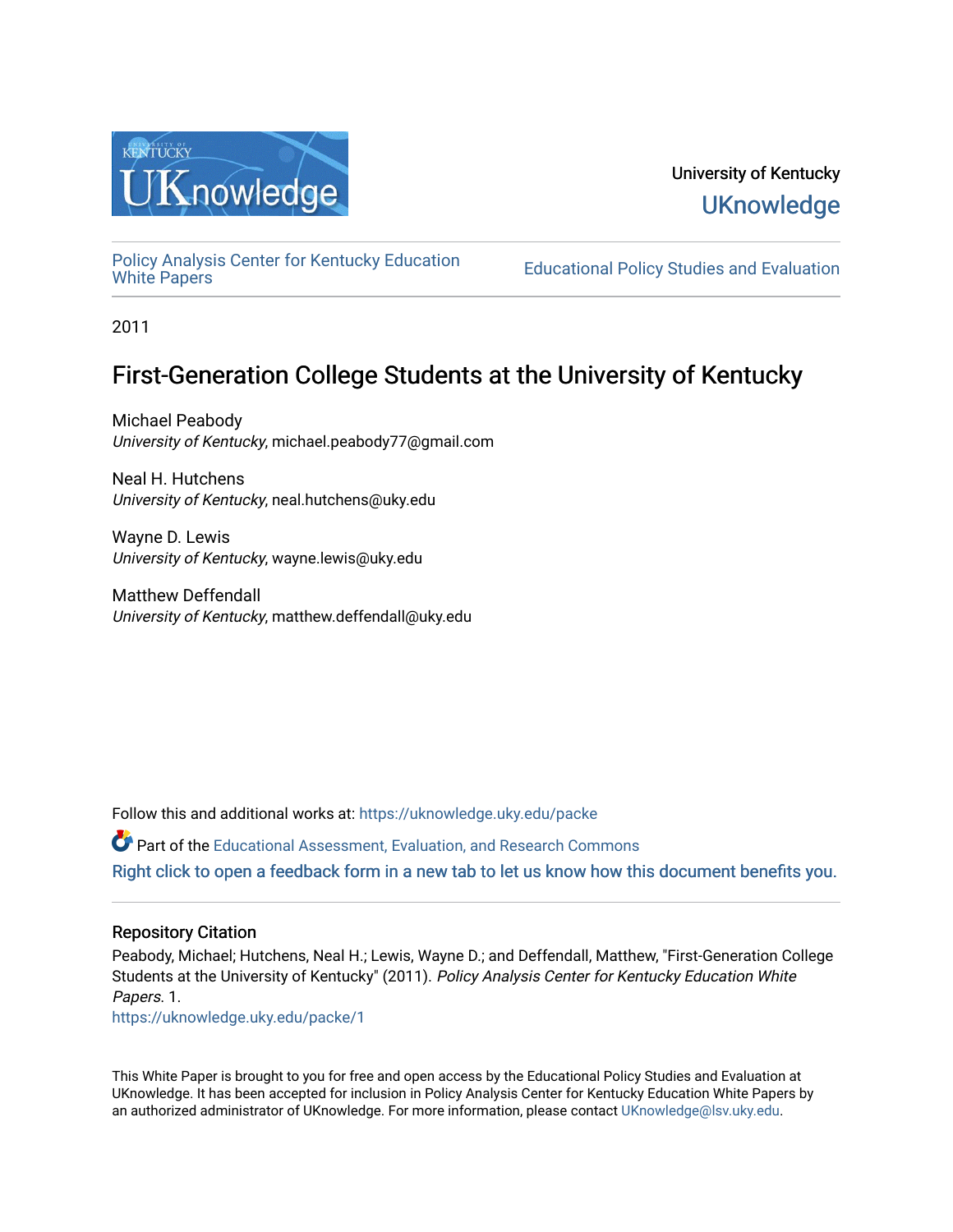UNIVERSITY OF KENTUCKY COLLEGE OF EDUCATION'S P20 EDUCATION POLICY & LAW LAB IN CONJUNCTION WITH THE UNIVERSITY OF KENTUCKY SCHOLARLY LEARNING COMMUNITY ON FIRST-GENERATION STUDENTS

# First-Generation College Students at the University of Kentucky

**Michael Peabody Neal Hutchens Wayne Lewis Matthew Deffendall**

**3/10/2011**

First-generation college students (FGCS) have been shown to graduate at lower rates than their continuing-generation counterparts even after controlling for other variables. We will attempt to examine the characteristics of FGCS and determine initiatives the University of Kentucky might enact in order to increase the graduation rates for this segment of the student population. In doing so we will discuss "promising practices" in student retention, examine programs designated by UK's Top-20 plan as benchmark institutions, and submit a series of recommendations to better serve FGCS at the University of Kentucky.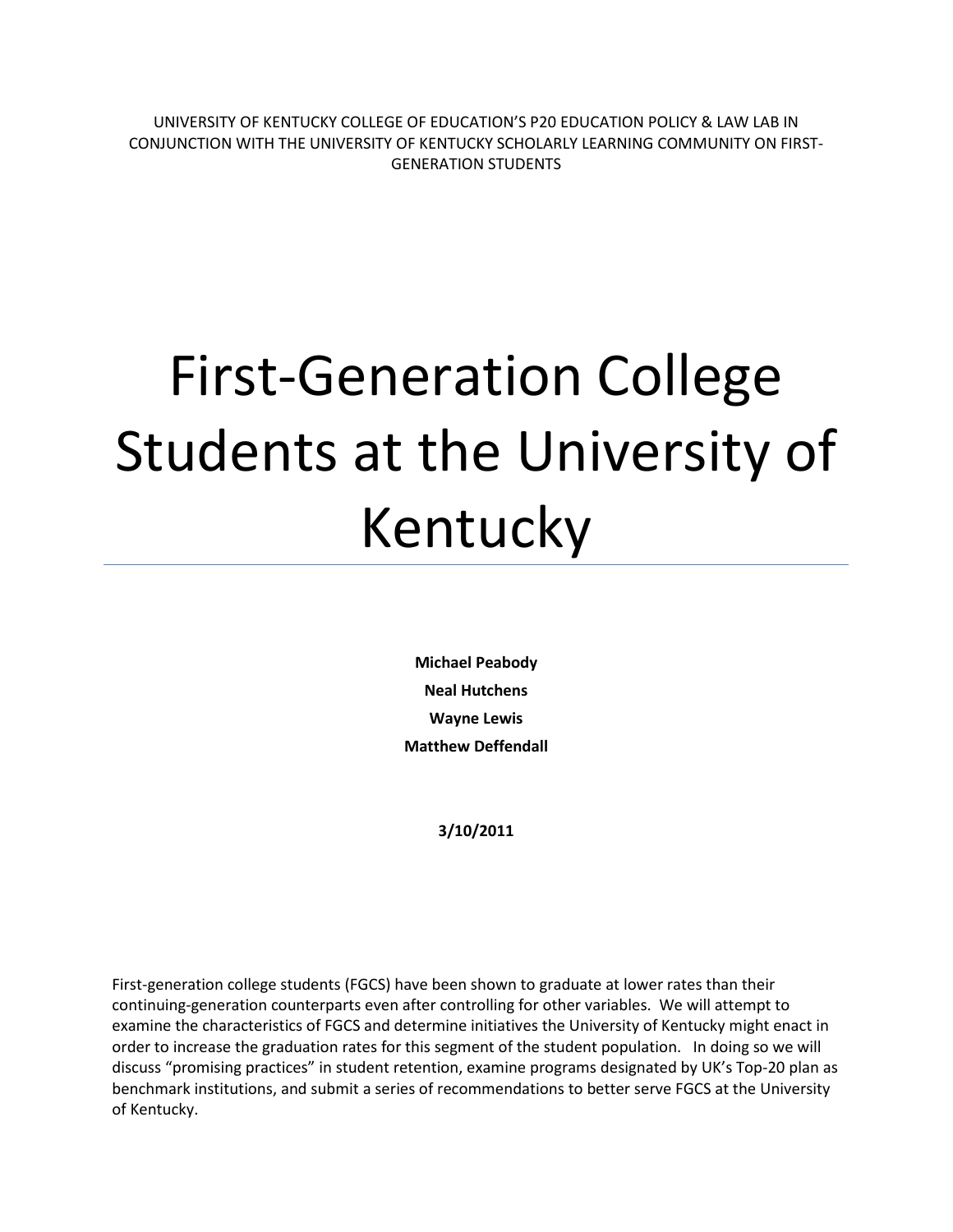## **TABLE OF CONTENTS**

| <b>Executive Summary</b>                                    |    |
|-------------------------------------------------------------|----|
| Introduction                                                | 4  |
| <b>Characteristics of First-Generation College Students</b> | 5. |
| "Promising Practices" in Student Retention                  |    |
| What is happening at UK's Top-20 Benchmark Institutions?    | 11 |
| Retention Programs at UK                                    | 13 |
| Issues Relating to FGCS at UK                               | 14 |
| Recommendations                                             | 16 |
| References                                                  | 19 |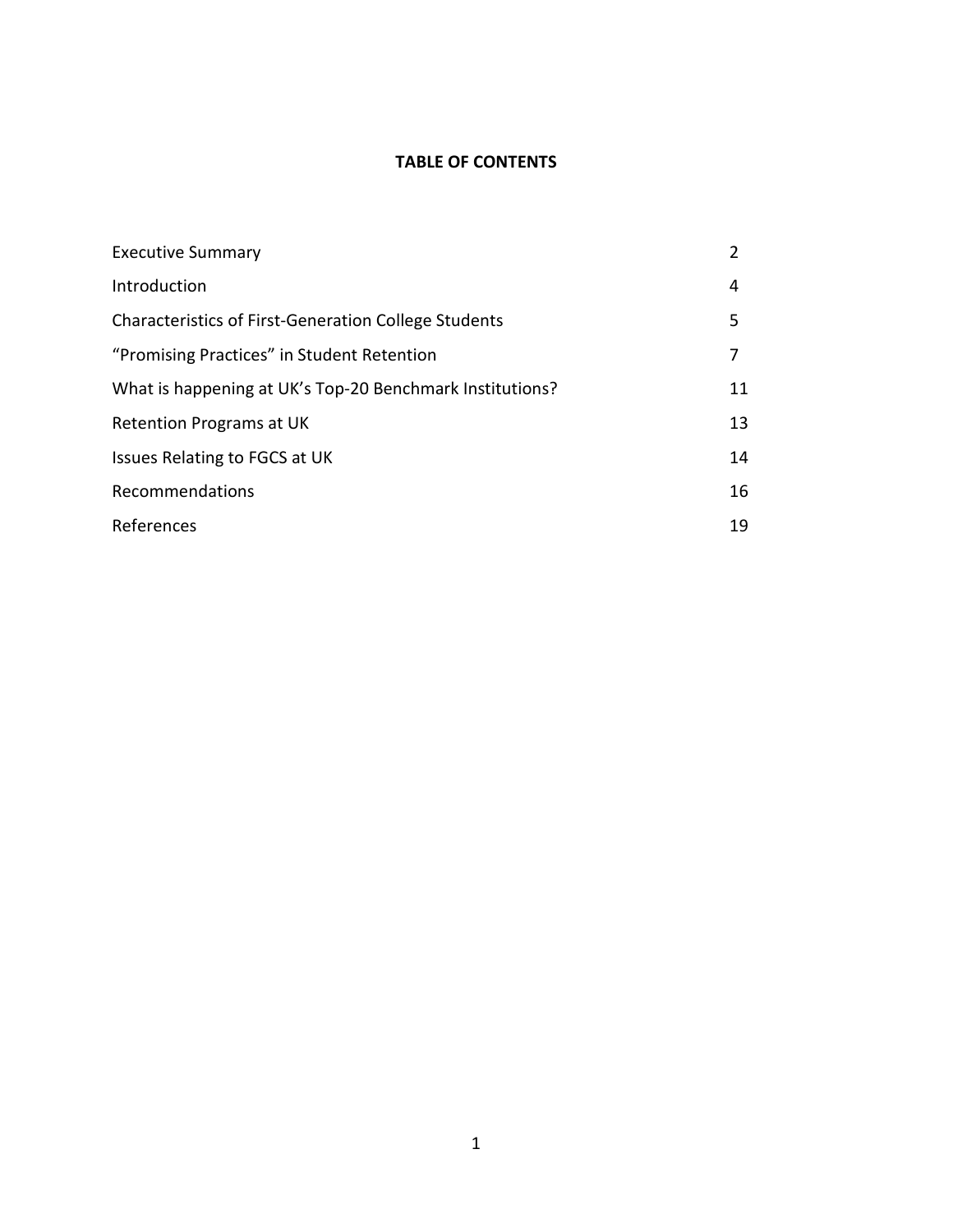# **EXECUTIVE SUMMARY**

First-generation college students (FGCS) represent one-third of all students at public

four year institutions and half of all students at public two year institutions. FGCS have also

been found to graduate at lower rates than students whose parents graduated from college.

Students who have had at least one parent attend college graduate at a rate of 67.5%, while

FGCS graduate at a rate of 23.5%.

# **Characteristics of FGCS**

- often low-income
- more likely to be an ethnic minority
- generally older than continuing-generation college students
- more likely to be a non-native English speaker
- more likely to live at home or off-campus
- often take fewer credits or enroll part-time
- often work full-time

# **Promising Practices**

- peer mentoring
- faculty mentoring
- freshman seminar
- career counseling
- summer bridge
- parent programs
- student organizations
- living-learning communities

# **Benchmark Institutions**

An analysis of UK's Top 20 plan benchmark institutions shows that most of these

institutions provide services to FGCS through the US Department of Education's TRiO programs.

However, institutions such as Michigan and Virginia offer no institutional-wide support services

specifically for FGCS at their main campuses.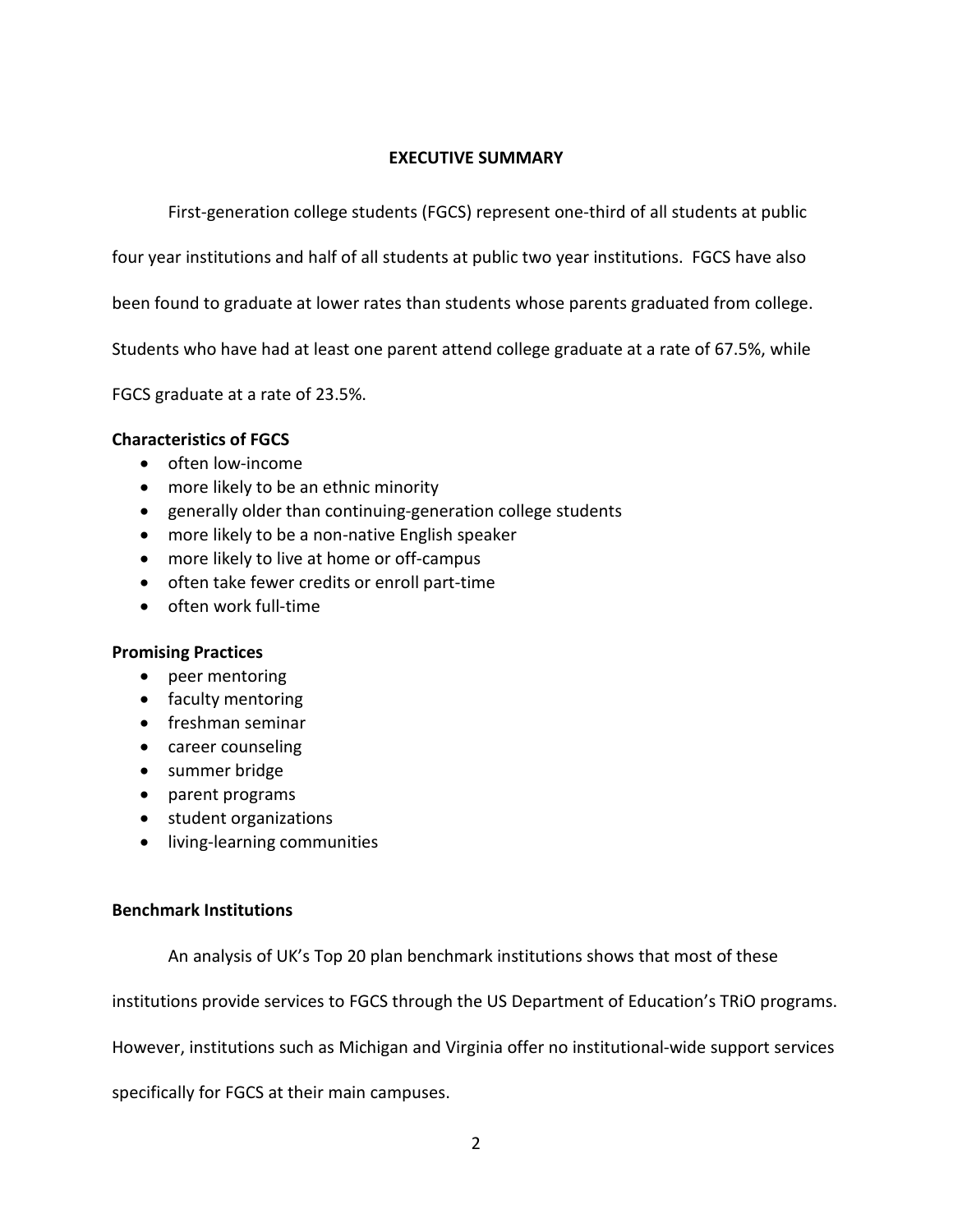#### **FGCS at UK**

There are several FGCS programs at UK including Robinson Scholars, First Scholars, and Student Support Services. Although these programs all target specific sub-populations of FGCS, they may have some overlap in the students served. Significantly, in their current capacities these three programs are only equipped to assist a small percentage of the FGCS population at UK.

#### **Issues Related to FGCS at UK**

Another issue that has become problematic relating to FGCS at UK is that of data collection and identification. These students have been self identified by a single question on the admissions application, which creates a host of problems with the collection of reliable information. In order to make accurate and informed decisions concerning FGCS programming and initiatives it is imperative to develop a clearer data picture of FGCS at UK. While a reformulated question was included on the admissions application in 2011, further efforts may be warranted in relation to identifying FGCS at UK and data collection related to these students.

### **Recommendations**

We recommend better data collection and coordination between departments such as financial aid, admissions, and advising to more accurately identify these students in order to provide a better institutional data picture of FGCS at UK. We also recommend a consolidated resource center for the housing of all FGCS programs, expansion of K-Week to include a FGCS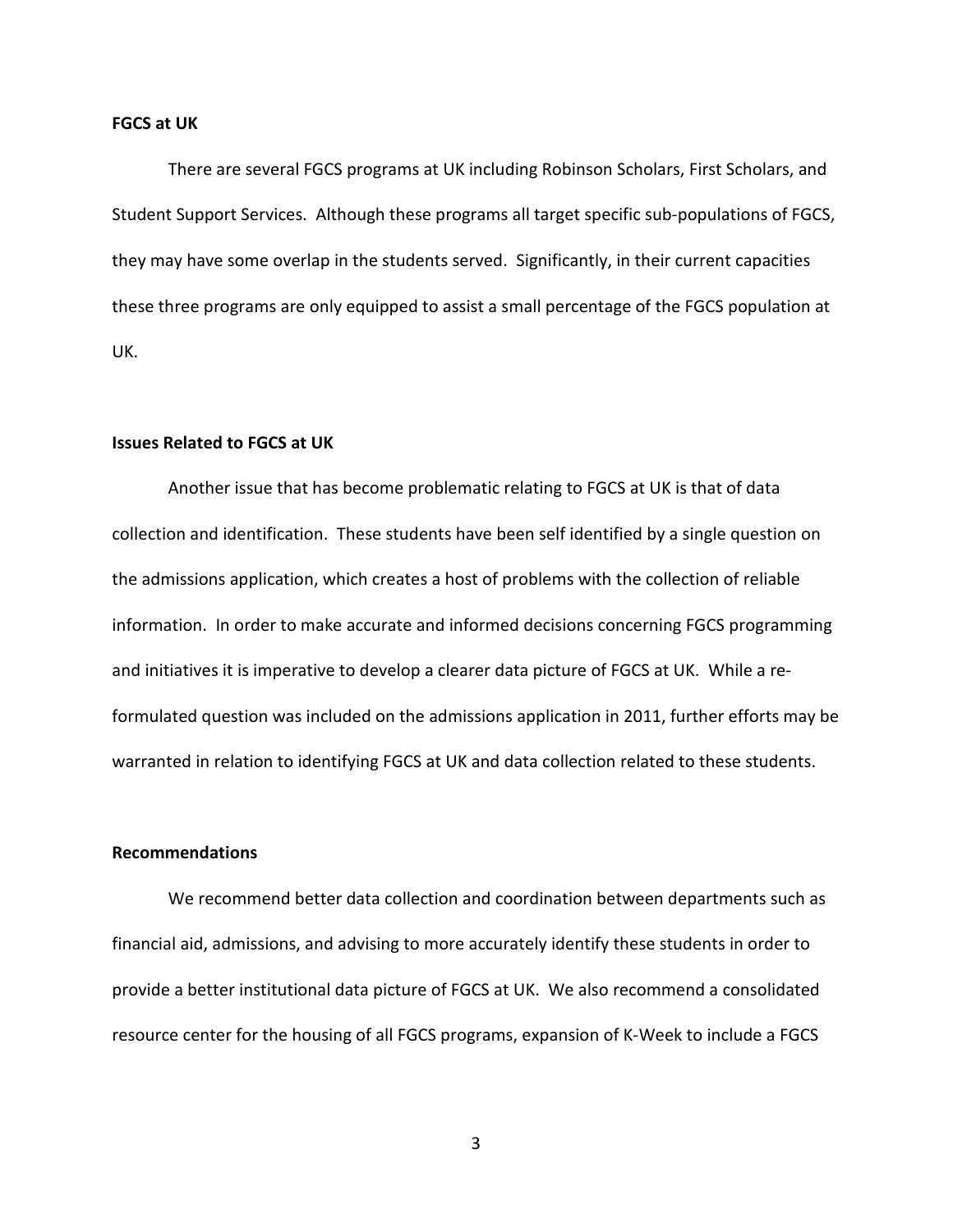summer bridge program, and seeking to incorporate a Ronald McNair Postbaccalaureate Achievement Program into UK's current TRiO program.

#### **INTRODUCTION**

First-generation college students (FCGS) represent fully one-third of the student population at public four year institutions and half of the population at two year and community colleges (Choy, 2001). At the University of Kentucky (UK), the Office of Institutional Research, Planning, and Effectiveness reported the percentage of FGCS for the 2008 cohort to be 23% of the entering class. However, this number is likely an under-representation due to the fact that first-generation student status is self-reported on the admissions application by a single question; and since FGCS often lack knowledge of institutional procedures (Choy, 2001; Engle, Bermeo, & O'Brien, 2006; Nunez & Cuccaro-Alamin, 1998; Pike & Kuh, 2005; Reid & Moore, 2010), they may not fully understand the question and whether it applies to them or not and leave the item blank. Given this probable under-reporting the population of FGCS at UK could easily reach the 30% national average identified by Choy (2001).

FGCS persist and graduate at lower rates than students whose parents graduated college, herein referred to as continuing-generation students (Bui, 2002; Chen & Carroll, 2005; Choy, 2001; Engle & Tinto, 2008; Ishitani, 2006; Pascarella, Pierson, Wolniak, & Terenzini, 2004). Only 23.5% of FGCS attain bachelor degrees compared to 67.5% of students who had at least one parent attain a bachelor's degree (Chen & Carroll, 2005). FGCS are also less likely to be enrolled at a four year institution after three years than their continuing-generation counterparts by a rate of 68% to 86% (Warburton, Bugarin, & Nunez, 2001).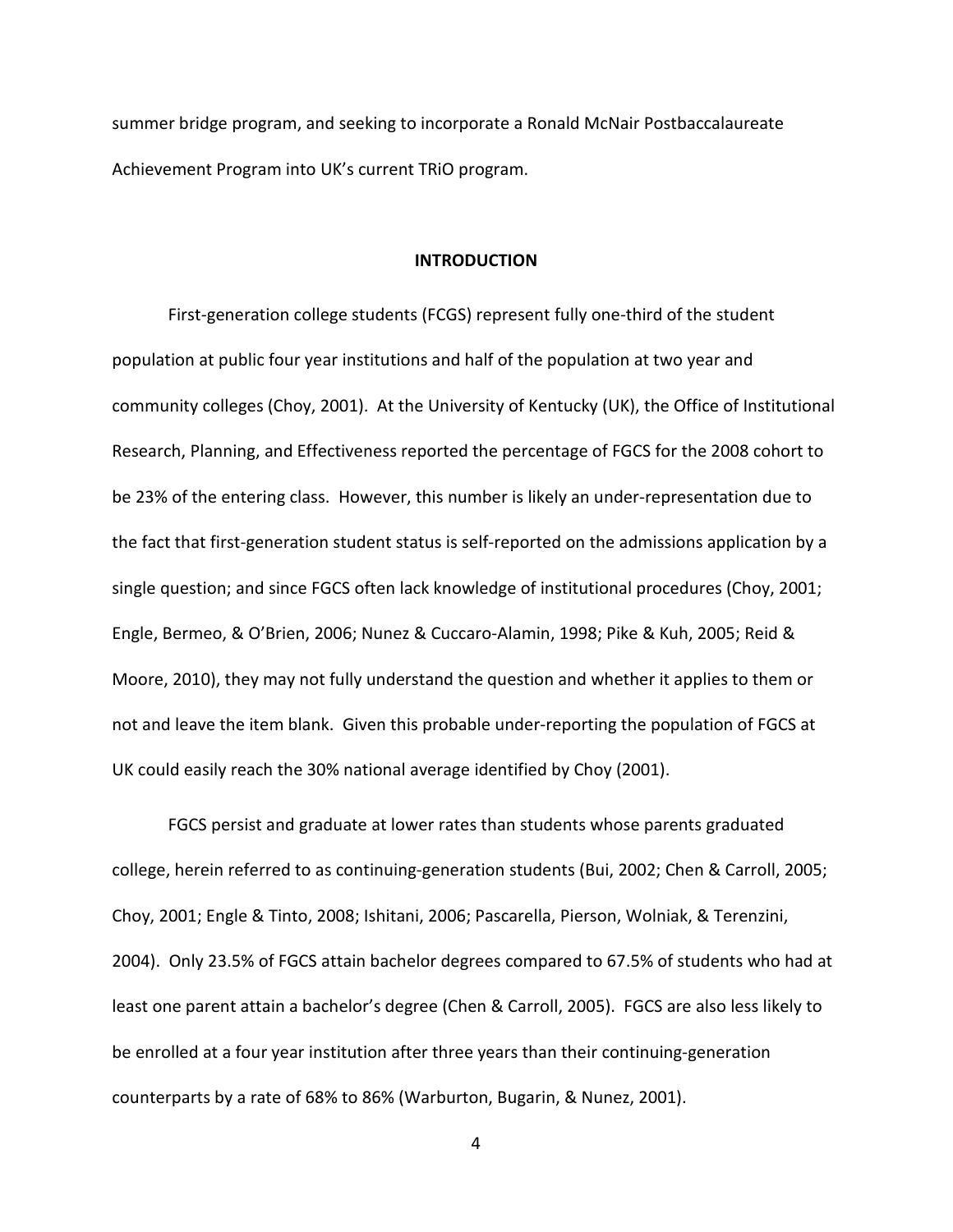With FGCS comprising such a large portion of a campus population at UK, it is important to note that while retention strategies that work for FGCS are likely to be successful for the general student population, strategies designed for the general campus population are not necessarily effective in retaining first-generation students (Thayer, 2000). Thus, specific programmatic efforts aimed at FGCS can also serve the overall student population and may increase overall student retention and persistence to graduation, but the reverse is not necessarily true.

#### **CHARACTERISTICS OF FGCS**

Several different definitions exist of what it means to be a first-generation college student. Some organizations refer to FGCS as those students whose parents have no formal education beyond high school. Others classify FGCS as those who have at least one parent with some education after high school, but did not attain a degree. Other definitions allow both parents to have had some higher education, but with neither having completed a degree. The U.S. Department of Education, through the Higher Education Act(2008), defines a FGCS as: "An individual both of whose parents did not complete a baccalaureate degree; or in the case of any individual who regularly resided with and received support from only one parent, an individual whose only such parent did not complete a baccalaureate degree." In spite of the formal US Department of Education's definition most of the research on FGCS focuses on the definition in which neither parent has any higher education experience. Therefore, in this paper we adopt the definition in which neither parent has any formal education beyond high school.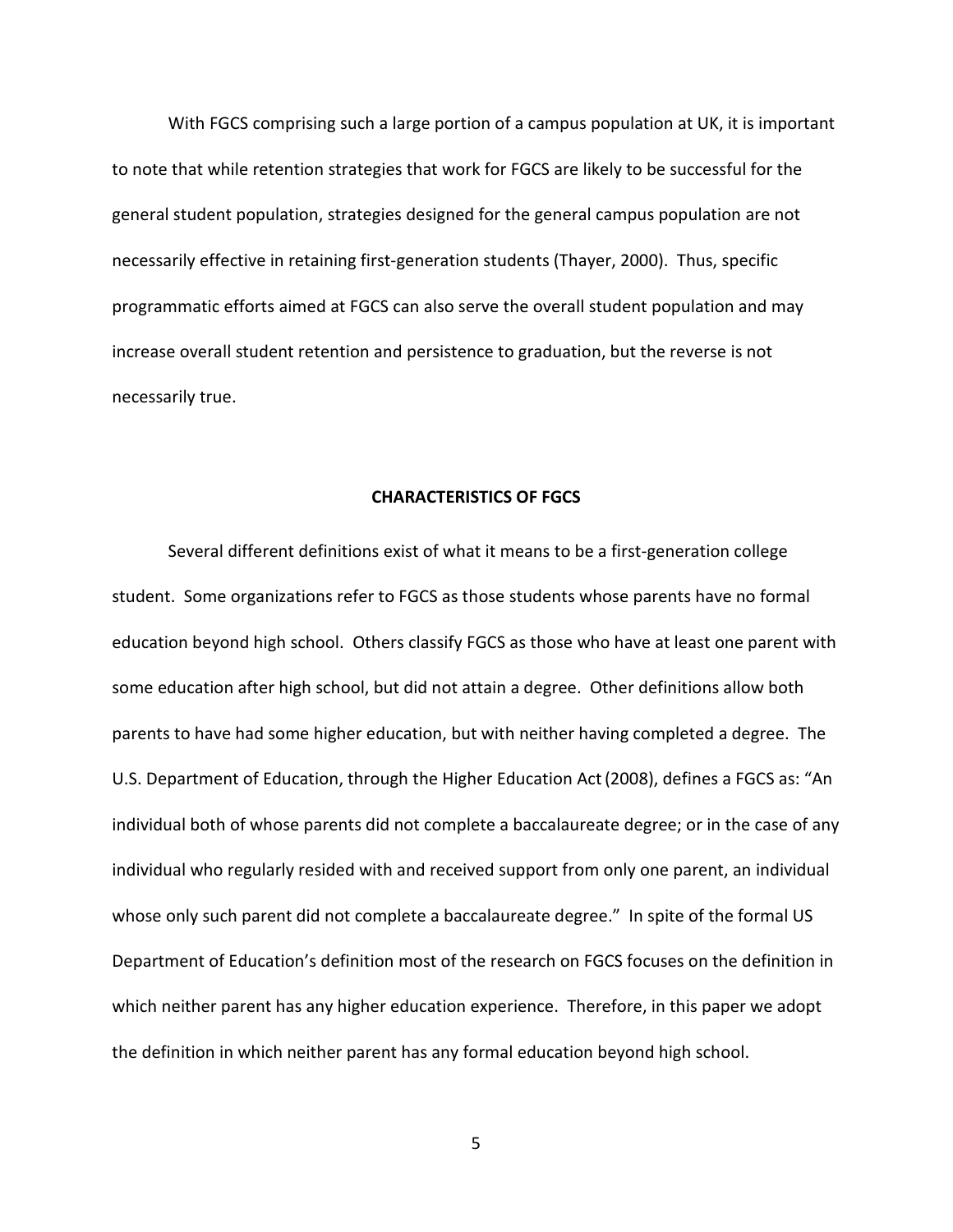The background characteristics of FGCS have been studied extensively and research has shown that FGCS tend to exhibit the following characteristics:

- often low-income (Bui, 2002; Chen & Carroll, 2005; Choy, 2001; Engle et al., 2006; Jenkins, Miyazaki, & Janosik, 2009; Warburton et al., 2001)
- more likely to be ethnic minority (Bui, 2002; Chen & Carroll, 2005; Choy, 2001; Engle et al., 2006; Engle & Tinto, 2008; Warburton et al., 2001)
- generally older than non-FGCS (Choy, 2001; Engle et al., 2006; Engle & Tinto, 2008; Warburton et al., 2001)
- more likely to be a non-native English speakers (Bui, 2002; Engle & Tinto, 2008; Warburton et al.,2001)
- more likely to live at home or off-campus (Engle et al., 2006; Engle & Tinto, 2008; Pascarella et al., 2004)
- often take fewer credits or enroll part-time (Choy, 2001; Engle et al., 2006; Engle & Tinto, 2008; Nunez & Cuccaro-Alamin, 1998; Terenzini, Springer, Yaeger, Pascarella, & Nora, 1996)
- often work full-time (Pascarella et al, 2004; Terenzini et al., 1996)

In addition to these background characteristics, FGCS tend to be less academically prepared entering college and take more remedial classes once enrolled (Chen & Carroll, 2005; Engle et al., 2006; Nunez & Cuccaro-Alamin, 1998; Warburton et al., 2001). Approximately 55% of FGCS take remedial courses compared to 27% of continuing-generation students (Chen & Carroll, 2005) and the average SAT scores for FGCS were 858 compared to 1011 for continuing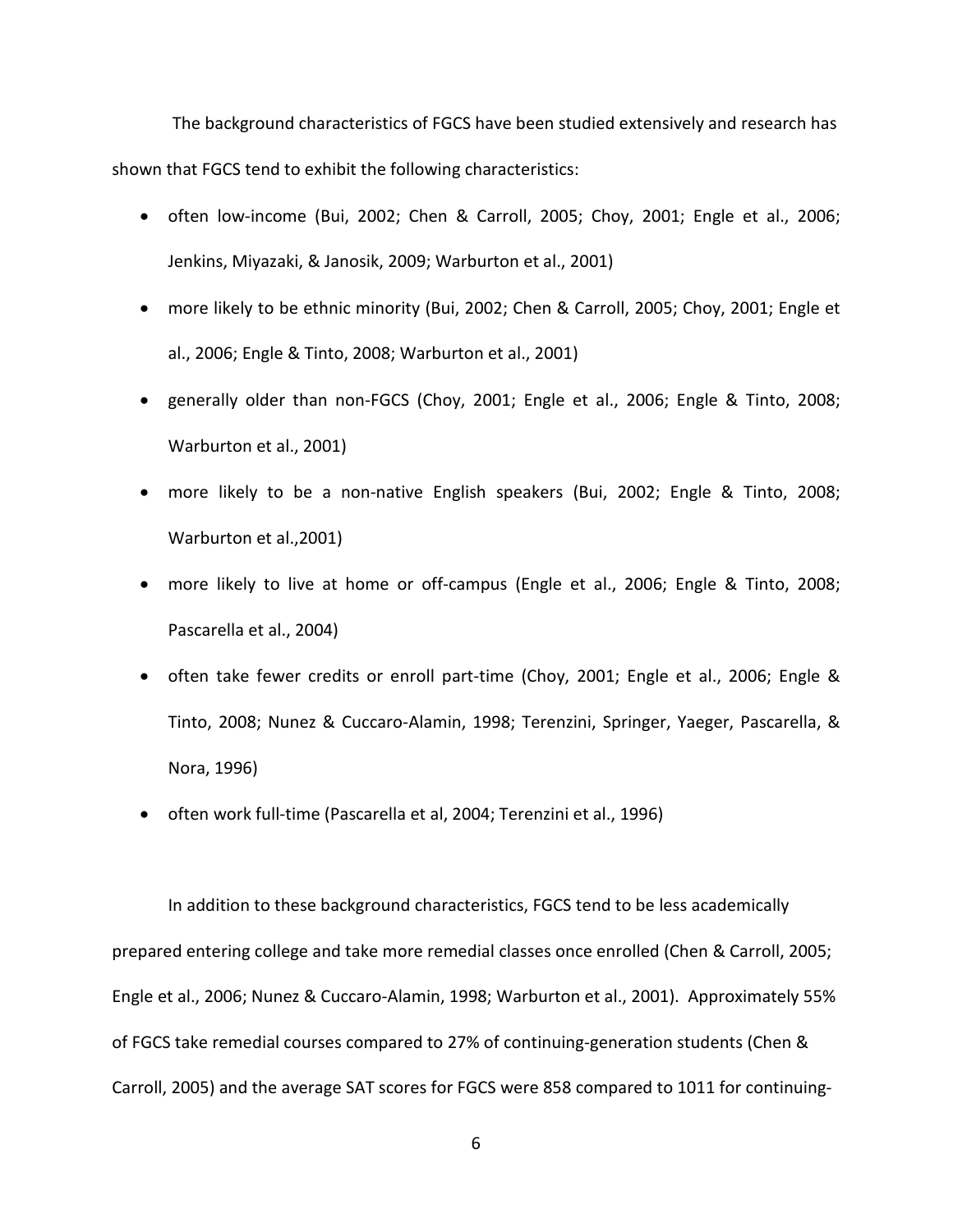generation students (Warburton et al, 2001). Other academic characteristics include low educational and degree aspirations (Chen & Carroll, 2005; Choy, 2001; Terenzini et al., 1996) and a lower likelihood of applying to graduate school by a rate of 25% for FGCS and 34% for continuing-generation students (Choy, 2001).

Once on campus FGCS are less likely to integrate into the campus culture (Bryan & Simmons, 2009; London, 1989; Pike & Kuh, 2005), mostly due to the fact that, as mentioned, FGCS tend to be more likely to live off-campus and work more hours than continuinggeneration students. Also, FGCS are less likely to perceive faculty as caring and approachable (Jenkins et al., 2009; Pike & Kuh, 2005) and have less understanding of the university institutional bureaucracy (Bui, 2002; Engle et al., 2006).

In sum, FGCS are more likely to be low-income, minority, older, and non-native English speakers, live off-campus, work more, take fewer classes, take more remedial courses, and have lower standardized test scores. They are also less likely to approach a faculty member if struggling in a class, less likely to be aware of institutional programs and services like tutoring centers, and less likely to consider applying for graduate school.

#### **"PROMISING PRACTICES" IN STUDENT RETENTION**

 To aid in the consideration of strategies to help improve institutional support for FGCS at UK, below are some "promising practices" discussed in the student development literature and representing some of the more popular and successful retention programs for FGCS:

**Peer Mentoring.** Many successful student retention programs incorporate aspects of peerassisted initiatives. Programs such as peer-tutoring, peer-mentoring, peer-counseling, and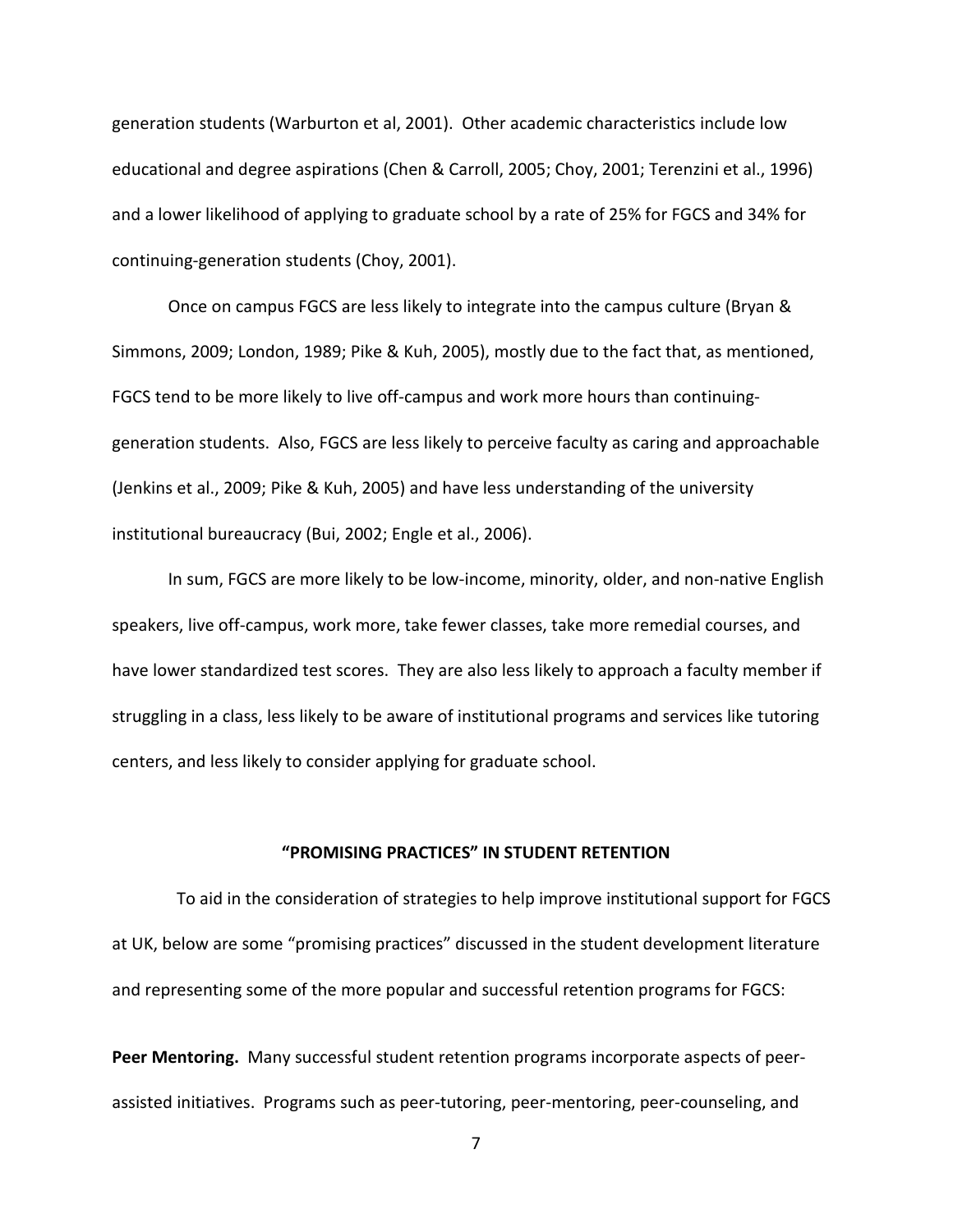peer-academic advising have been incorporated into student retention programs. The proliferation of peer-initiated programs has coincided with a time of diminishing financial resources and would seem to be beneficial in terms of student retention and success, as well as financially expedient as most peer programs can be designed with low to no cost (Sanchez-Leguelinel, 2008). Not only are peer initiated programs beneficial for the mentee, but mentors may also experience higher levels of campus involvement that may lead to higher retention and persistence rates (Stokes, 1988). Mentors may also experience greater academic success due to their involvement in teaching study and test taking skills and incorporating those skills into their own academic arsenals (Good, Halpin, & Halpin, 2000).

**Faculty Mentoring**. A study by R. Longwell-Grice and H. Longwell-Grice (2008) revealed that first-generation students often view faculty members as "gatekeepers" who are tasked with "weeding-out" those students who are not capable or serious about their studies. These students may also view faculty as being uncaring, indifferent, and even hostile towards students who seek additional assistance outside of class. First-generation students often need the most assistance and derive the greatest benefit from contact with faculty (Pascarella et al, 2004), but at the same time they are typically reluctant to ask for help (Longwell-Grice & Longwell-Grice, 2008).

**Freshman Seminar**. Freshman seminar courses are similar to Summer Bridge programs with the primary difference being breadth and depth. However, there are several benefits to extending these programs into full semester length courses. First, it allows for a much more indepth look at a range of topics. Second, it allows for topics to be introduced as they arise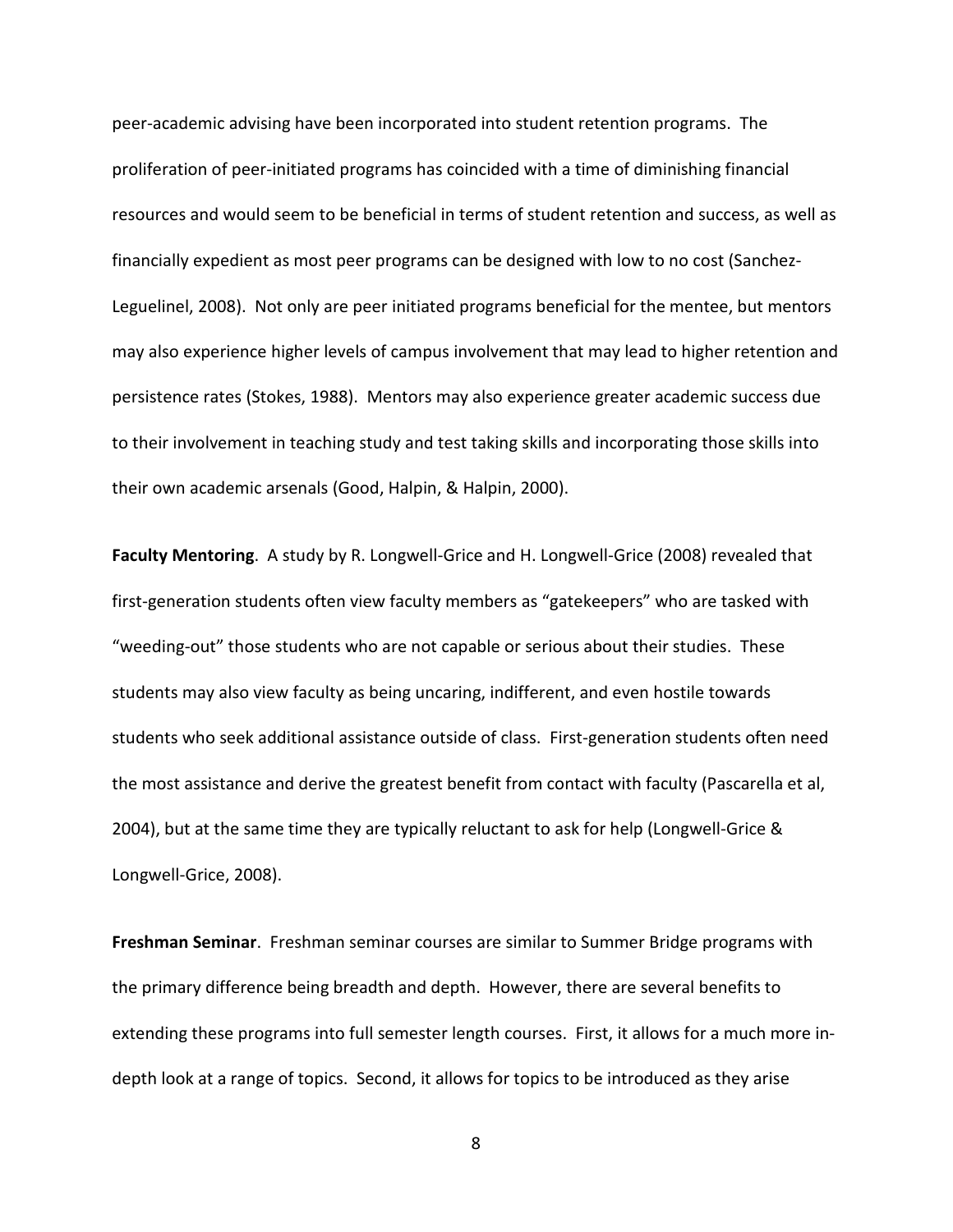during the semester. For example, the issue of test taking skills may be introduced just before mid-term exams. Third, the full semester length course allows for student feedback as well as oversight and support from the instructor throughout the semester (Cuseo, 1991).

**Career Programming**. Career programming for first-generation college students means more than simply directing them to the campus career center; it means helping them to develop a sense of inquiry towards a selection of major and potential career choices. Affirming the link between major and potential career will also help retain students by giving them a clear focus on the long-term intentions and benefits of higher education (Ayala & Striplen, 2002). Creating a program in conjunction with the career center can greatly enhance a first generation college student's sense of self-efficacy and a willingness to consult the resources available at the career center.

**Summer Bridge Program**. Summer Bridge or other transitional programs are designed to assist targeted student populations make the requisite adjustments from high school to college-level course work. These programs often consist of both academic and social components focusing on math and English composition skills, as well as providing guidance in learning how to use campus resources and student support services (McCurrie, 2009). A 1996 study by Santa Rita and Bacote sought to determine the benefits of summer bridge programs for minority and lowincome students, in which they concluded that summer bridge programs "can help facilitate . . . [the] transition and adjustment to college life and improve persistence rates."

**Parent Programs**. One of the most critical issues facing first-generation college students is that of their parent's lack of knowledge and understanding about what it will take for the student to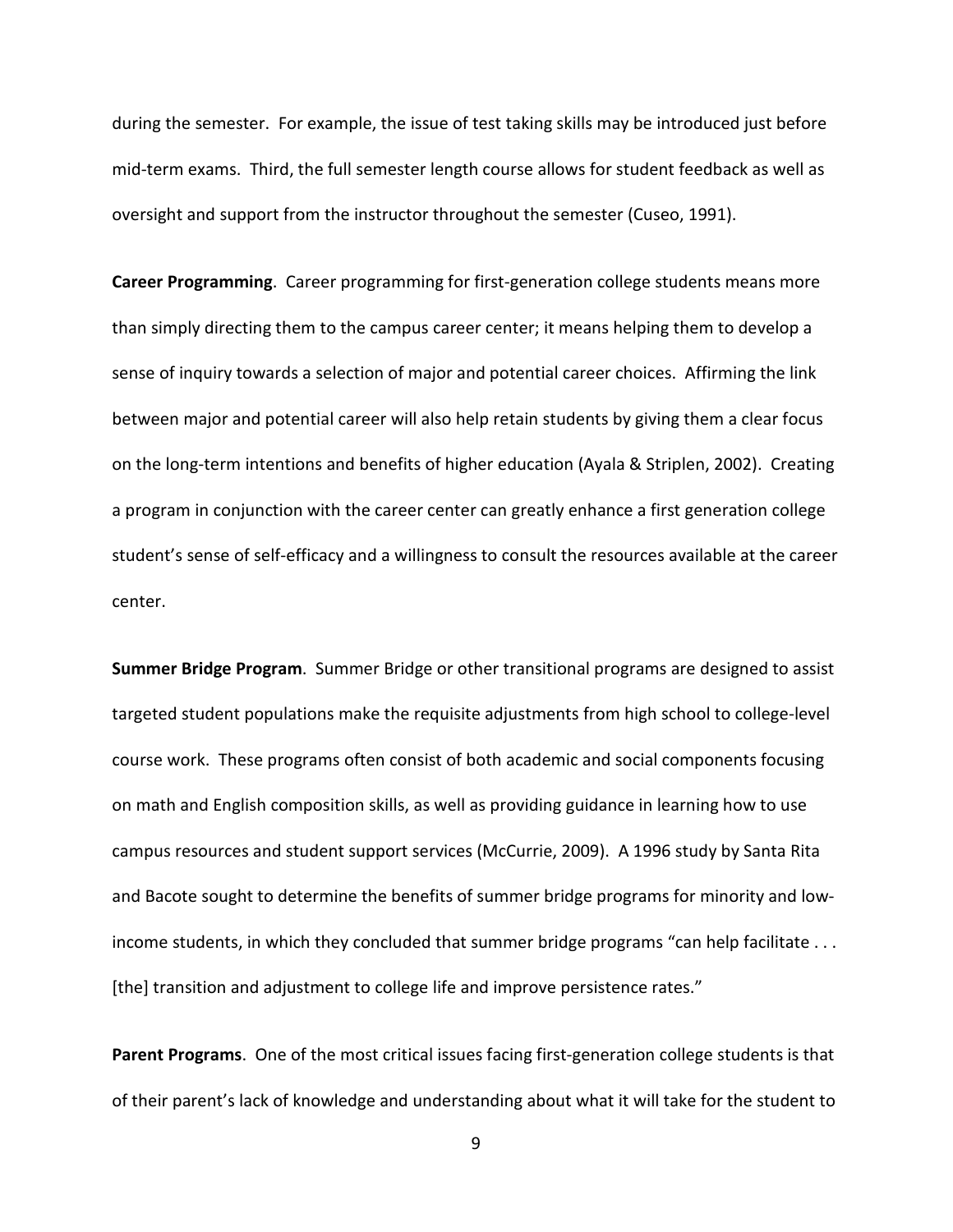succeed. Students often struggle to establish a connection to campus while simultaneously maintaining their role within the family (London, 1989). The issue of "pull-back" or students returning home to assist with child care, work, or other family responsibilities often takes them off campus during a time when research has shown that co-curricular involvement is positively correlated to student success (Pascarella et al, 2004). Programs designed to assist parents in understanding the issues facing college students can be very significant in aiding firstgeneration students in overcoming these common challenges.

**Student Organizations.** First-generation college students exhibit a number of characteristics that distinguish them from their continuing-generation college student contemporaries. As many first generation students both live and work off-campus, they may not become well integrated into supportive and positive aspects of campus life. Astin's (1984) research indicated a positive correlation between campus involvement and college success. A firstgeneration student organization can provide some connection to the campus for firstgeneration students through a common peer group with a sense of shared experiences. A student organization can also provide a base of knowledge from which first-generation students can begin to learn about the campus environment and potential resources to aid in their success.

**Living-Learning Communities**. Living-learning communities are residence hall communities that bring together curricular and co-curricular learning into the everyday lives of students. Often, these communities are designed to provide students the opportunity to live with other students from a common background or who share common interests. Living-learning communities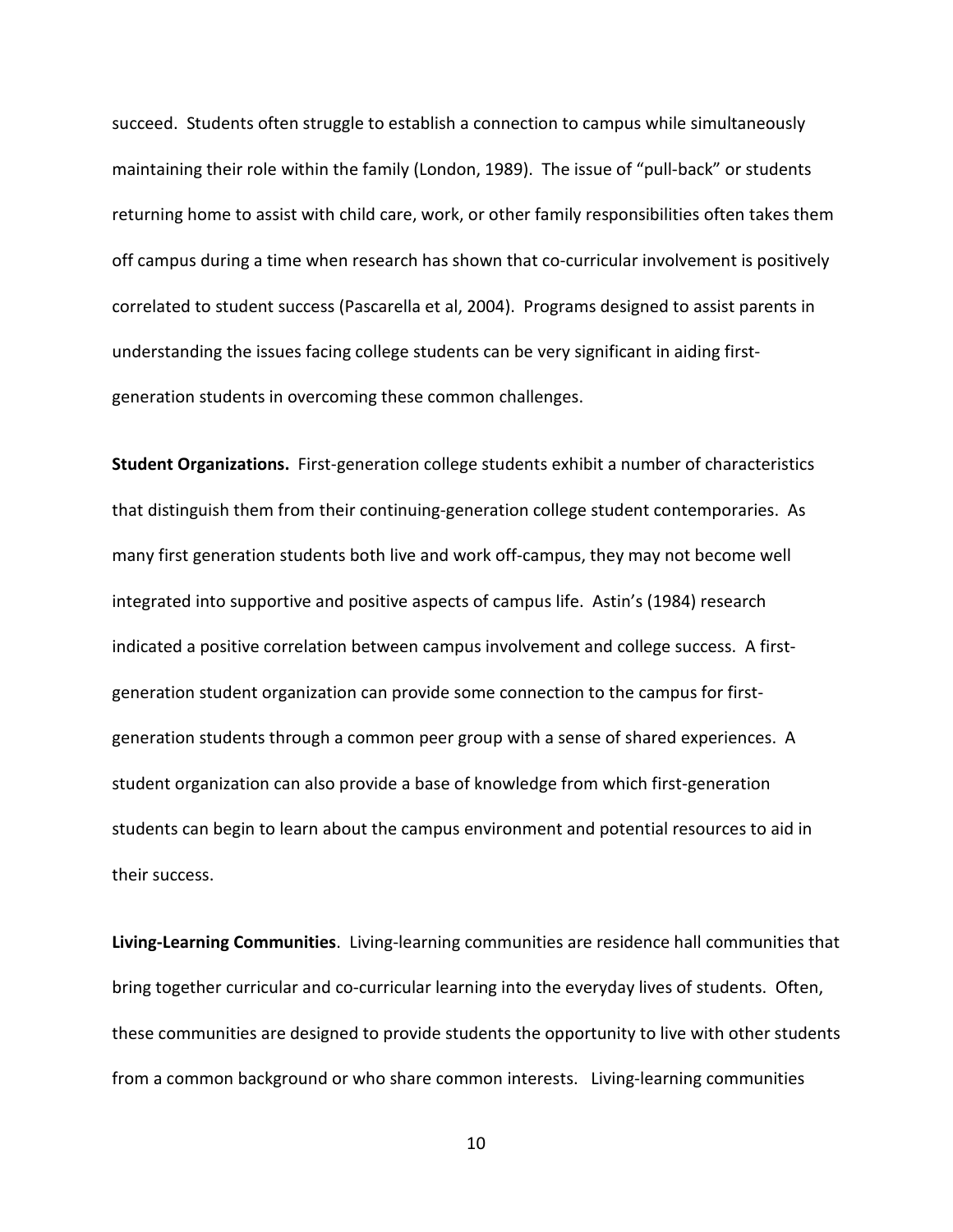offer special programming in the residence hall and often incorporate opportunities to interact with faculty and staff members outside of their official capacity in such a way as to encourage further interaction between students and campus administration (Stassen, 2003; Inkelas, Daver, Vogt, & Leonard, 2006). First-generation students tend to focus more on academics and class assignments rather than social issues (Pascarella et al, 2004). This academic focus lends to firstgeneration students viewing important social integration issues and peer-contact as superfluous to a college education and when they do engage in social interactions they tend to rely heavily on structured formal events (Inkelas et al, 2006). Living-learning communities provide a way for important peer-interactions to occur under the banner of a formal event and therefore lend more credence to the interaction for a first generation student (Inkelas et al, 2006).

#### **BENCHMARK INSTITUTIONS**

As the University of Kentucky strives to become a "Top 20 Public Research University" it continuously measures itself against benchmark institutions, or those institutions with which comparison informs decision-making to promote program change and enhancements. Our study was begun in the fall of 2009 using the Kentucky Council for Post-Secondary Education's (CPE) 19 benchmark institutions. During the course of preparing the report, the University of Kentucky adopted a policy that benchmark analyses would rely on the 20 benchmark institutions identified in UK's "Top 20 Business Plan." Some, but not all of these, correspond with the CPE benchmarks. For the purposes of this report we have continued using our original set of 19 CPE benchmark institutions. As represented in the table below, the following are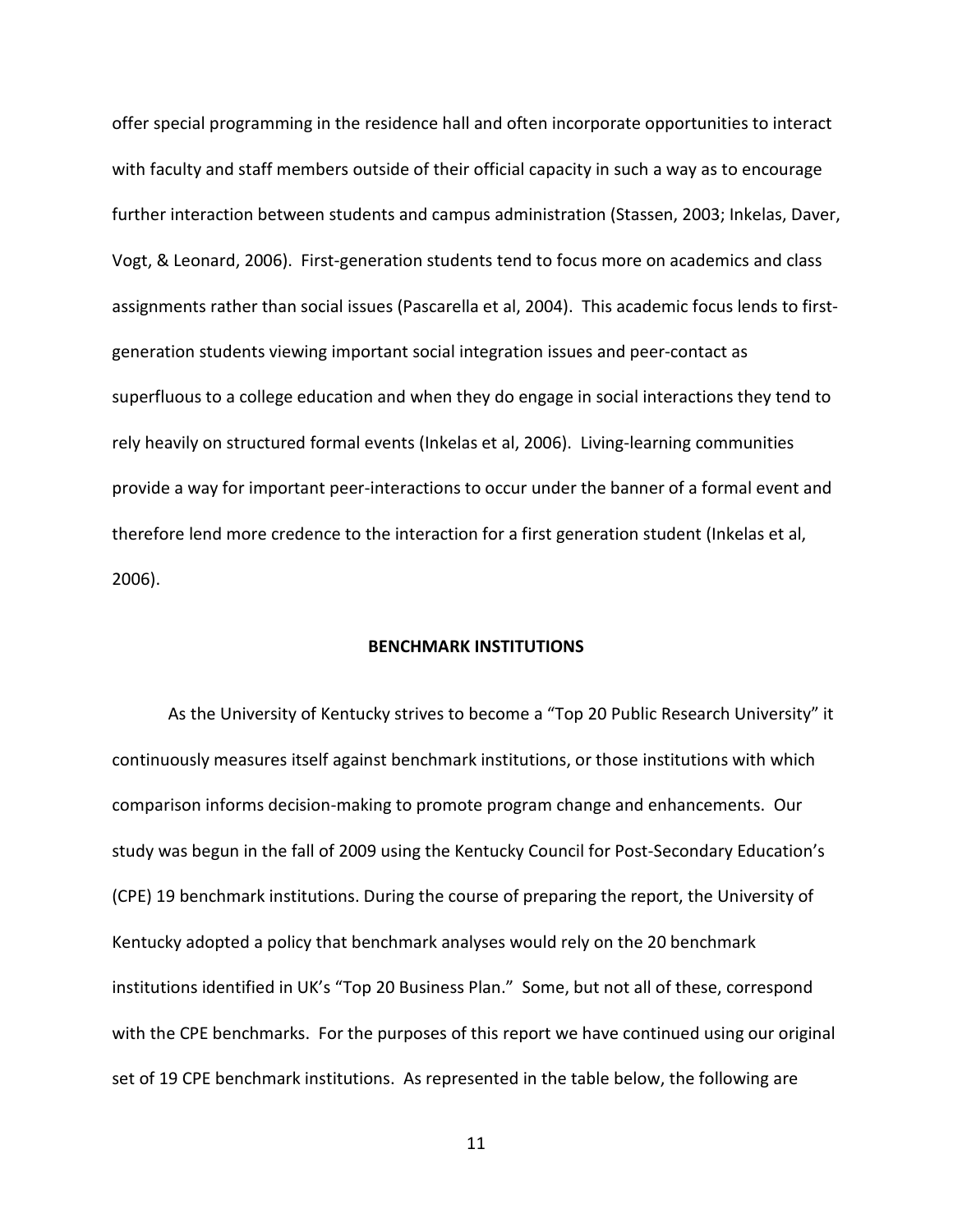various strategies or programs adopted at benchmark institutions intended to assist FGCS. Meant to be illustrative of promising practices, the chart represents the adoption of programs at main campuses and institution-wide in scope. Thus, certain programs at branch campuses or adopted at the college or department level have not been listed.

|                                       | <b>ARIZONA</b> | FLORIDA | <b>GEORGIA</b> | <b>ILLINOIS</b> | <b>IOWA</b>      | MARYLAND | MICHIGAN                  | 57<br>MICH <sub>3</sub> | MINNESOTA | UNC | NC STATE | 55<br>OHIO | PENN <sub>ST</sub> | TAMU | PURDUE | <b>UCLA</b>      | <b>/IRGINIA</b> | WASH. | WISCONSIN | KENTUCKY |
|---------------------------------------|----------------|---------|----------------|-----------------|------------------|----------|---------------------------|-------------------------|-----------|-----|----------|------------|--------------------|------|--------|------------------|-----------------|-------|-----------|----------|
| PEER<br><b>MENTORING</b>              | X              | X       |                | X               |                  |          |                           |                         |           |     |          |            | X                  |      | X      |                  |                 |       | X         | X        |
| <b>FACULTY</b><br><b>MENTORING</b>    |                |         |                |                 |                  |          |                           |                         |           |     |          |            |                    |      | X      | $\boldsymbol{x}$ |                 |       |           |          |
| FRESHMAN<br>SEMINAR                   | X              |         |                |                 |                  |          |                           | X                       |           |     |          |            |                    |      |        |                  |                 |       |           | X        |
| <b>CAREER</b><br>PROGRAMMING          | X              | X       |                |                 |                  |          |                           | $\boldsymbol{x}$        | X         |     |          |            | X                  |      | X      | X                |                 | X     | X         |          |
| <b>SUMMER</b><br><b>BRIDGE</b>        | X              | X       |                | X               | X                | X        |                           |                         |           |     |          |            |                    |      |        |                  |                 |       |           |          |
| PARENT<br>PROGRAM                     |                |         |                |                 |                  |          |                           | X                       |           |     |          |            |                    |      |        |                  |                 |       |           |          |
| <b>STUDENT</b><br><b>ORGANIZATION</b> |                |         |                |                 | $\boldsymbol{x}$ |          | $\boldsymbol{\mathsf{x}}$ | X                       |           | X   |          |            |                    |      |        |                  |                 |       | X         | X        |
| LIVING-<br>LEARNING                   |                |         |                |                 |                  |          |                           |                         |           |     |          |            |                    |      |        |                  |                 |       |           | X        |

#### *COMPARISON OF PROMISING PRACTICES AT BENCHMARK INSTITUTIONS*

*1. Georgia offers the Coca-Cola First Generation Scholarship, but there is no programmatic aspect to accompany the award.*

*2. NC State instituted a TRiO program on Sept 1, 2010. Currently it deals primarily with academic advising and tutoring.*

*3. Texas A&M offers the Regent's Scholarship, but there is no programmatic aspect to accompany the award.*

*4. Ohio State claims a student organization, but it appears to be inactive.*

*5. Virginia and Michigan offer no services specific to first-generation college students.*

Most benchmark institutions seek to target FGCS under the auspices of the U.S.

Department of Education's TRiO programs. The TRiO program provides assistance to low-

income, first-generation, and individuals with documented disabilities by funding programs

such as Student Support Services, Ronald E. McNair Postbaccalaureate Achievement Program,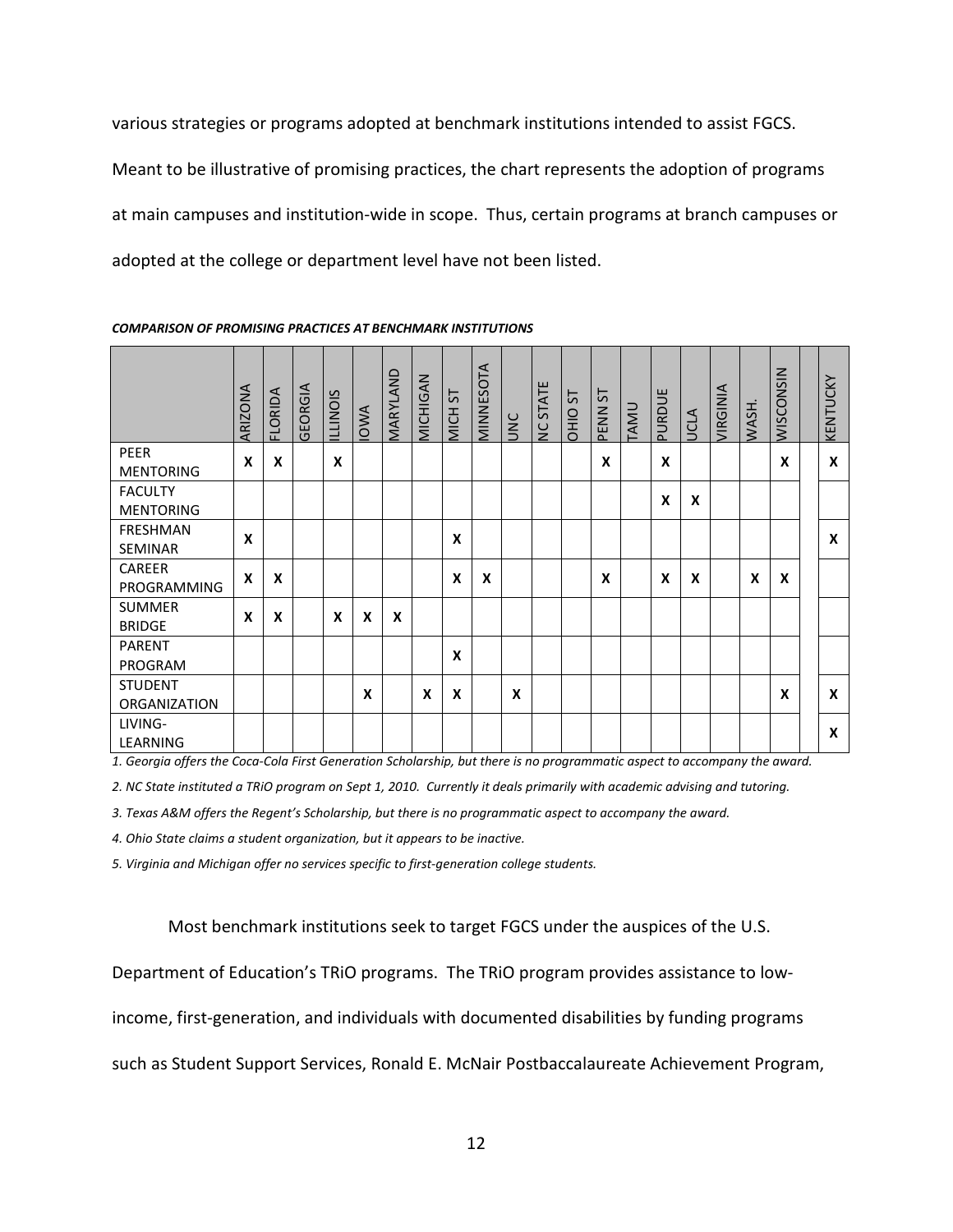Upward Bound, and Educational Talent Search. Student Support Services (SSS) is by far the most popular TRiO program and includes services such as academic tutoring, academic advising, financial aid advising, graduate school counseling, cultural diversity experiences, mentoring programs, and career counseling. Participating institutions are not required to provide all of these services, and so we have chosen to list them separately in the above table in order to give a more complete picture of the services provided by benchmark institutions.

#### **FGCS RETENTION PROGRAMS AT UK**

There are three programs at UK designed for FGCS; Student Support Services, Robinson Scholars Program, and First Scholars. Student Support Services was established at UK more than 20 years ago and offers services such as personal counseling, academic advising, career counseling, graduate school preparation, tutoring, peer mentoring and academic skills preparedness. Students must apply to receive services through SSS and UK currently has the funding to provide services to 160 students. Since FGCS may compose nearly one-third of the student population, which would be at least 936 incoming freshmen in 2008, this program is only equipped to service a small percentage of the FGCS population.

The Robinson Scholars Program, established in 1997, is open to low-income, firstgeneration students from 29 counties in eastern Kentucky. This program is competitive and only one student from each of the 29 service counties is entered into the program. The program begins in high school and assists students with the transition into university life. Robinson Scholars receive a full tuition and room and board scholarship for eight semesters and are required to live on campus for the first two years. Services such as a summer transition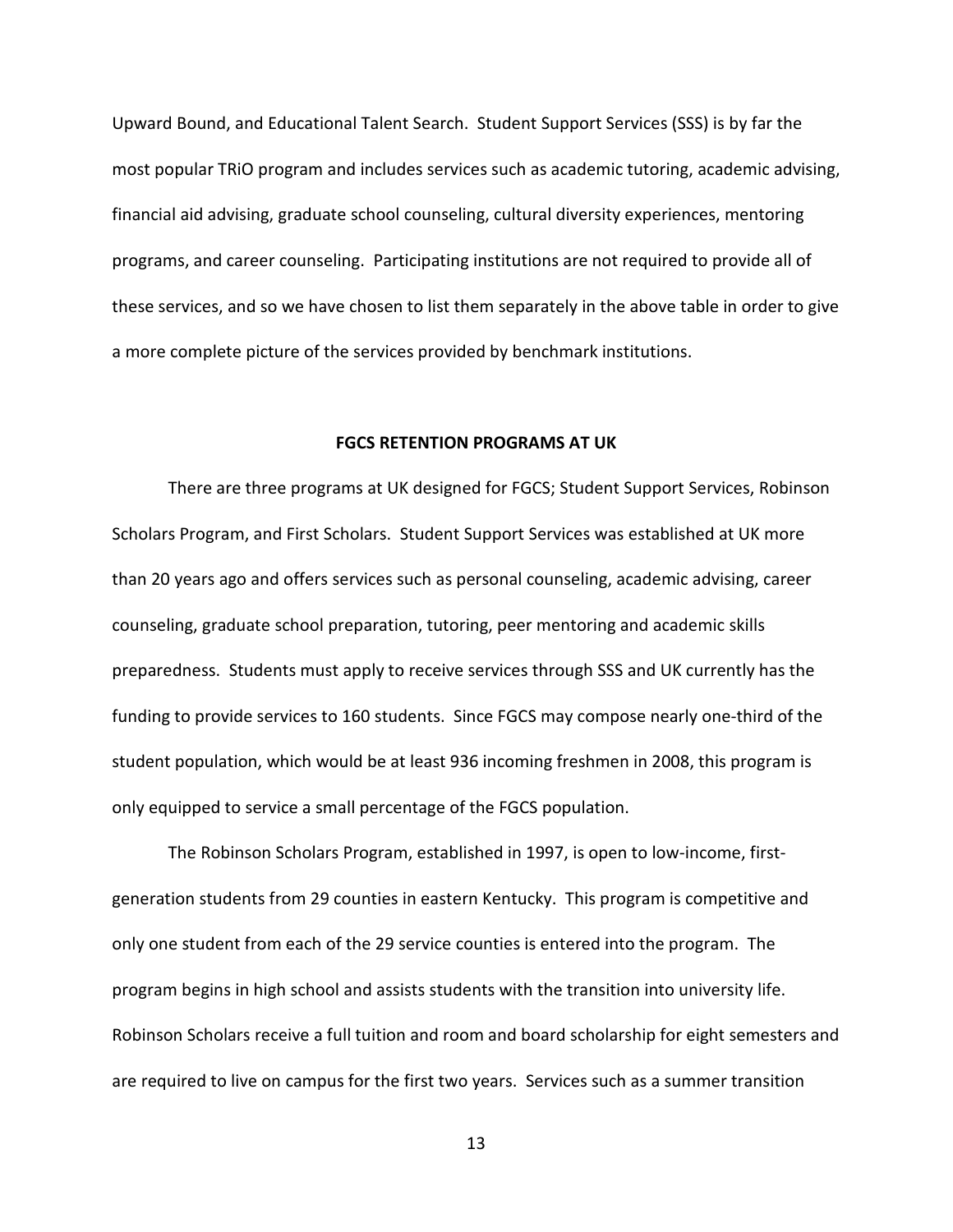program, academic advising, personal counseling, peer mentoring, freshman seminar course, and other various workshops are offered to the nearly 100 students currently participating in the program. Participation in peer mentoring sessions, freshman seminar course, and various workshops is required in order for students to continue to receive the scholarship, which includes tuition and fees, room and board, and a textbook allowance.

Established in 2009, the First Scholars program is a grant funded affiliate of the First Scholars program of the Suder Foundation. This program is open to FGCS who agree to live on campus for their first year and meet minimum academic qualifications. In return, students receive a \$5,000 scholarship. Participants are also required to participate in a peer-mentoring program as well as volunteer on campus and in the community. The director of the First Scholars program also currently serves as an advisor to the UK First-Generation Student Organization, which was formed in 2010 and is still in its infancy. The First Scholars program enrolls 20 students each fall semester and will eventually have the capacity to provide services to 80 students.

Finally, these three programs, in conjunction with the UK Office of Residence Life, have initiated the establishment of a living-learning community. This new living-learning community will eventually house approximately 80 FGCS on UK's South Campus in Fall 2011. Exact programmatic details are still under development. The University of Cincinnati's First-Gen House, which has served as a model for UK's effort, made national news with articles in *The New York Times, USA Today,* and *Inside HigherEd.com* when it opened. UK's effort will place it among the leaders in regard to programs for FGCS, including among our benchmark institutions.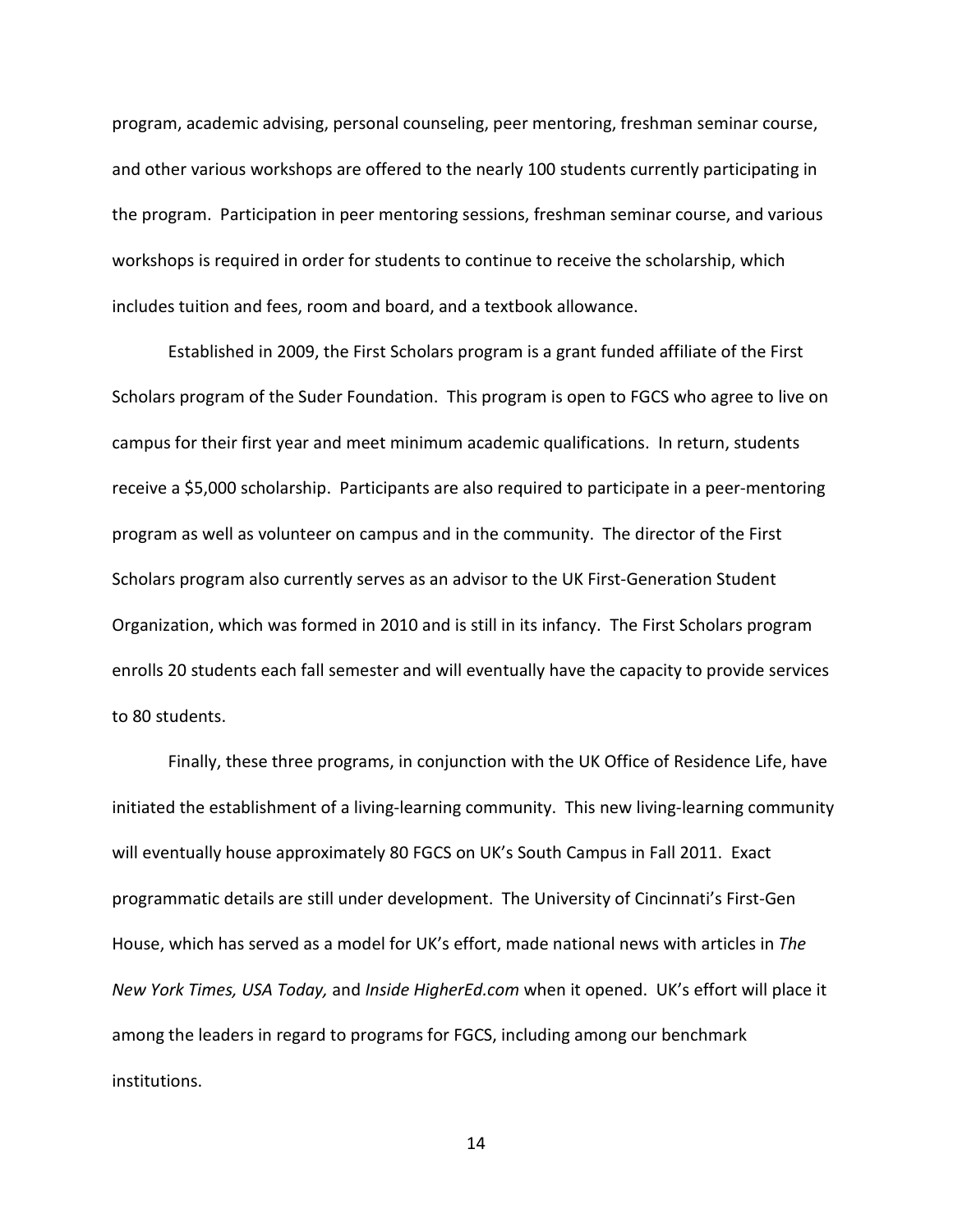#### **ISSUES RELATED TO FGCS AT UK**

A key issue identified in relation to improving retention strategies for FGCS at UK involves the need for improved data collection. Currently, the only way that FGCS at UK are identified is through a question on their admissions application, which previously asked, *"Are you a first generation college student? (Neither parent attended college)\*"*. As a matter of university policy UK adheres to the definition of first-generation given by the U.S. Department of Education (USDE). The USDE definition merely requires that neither parent have *completed* a *bachelor's* degree. During the course of preparing this report, it was learned that the admissions application at UK will be revised with a question to reflect the USDE definition and to improve identification of FGCS. Even with the changed question for the admissions application, under-identification may still occur. As such, other efforts, such as relying on academic advisors to help identify FGCS, are warranted.

In addition to improving the identification of FGCS there is the issue of identifying and serving the entire FGCS population at UK. Currently, reports from the Office of Institutional Research, Planning, and Effectiveness only consider first-time, full-time, incoming freshmen in their analysis of FGCS. However, this does not take into consideration spring enrollees, transfer students, and students who have taken a leave of absence and re-enroll.

The following chart shows the retention and graduation rates for first-generation college students within a six year reporting period. We begin by pointing out that there were FGCS at UK prior to 2006, but the data on these students was not uniformly collected and for the sake of an accurate analysis has been left out of this report. At this point it is important to note that this report deals only with first-time, full-time students and, therefore, does not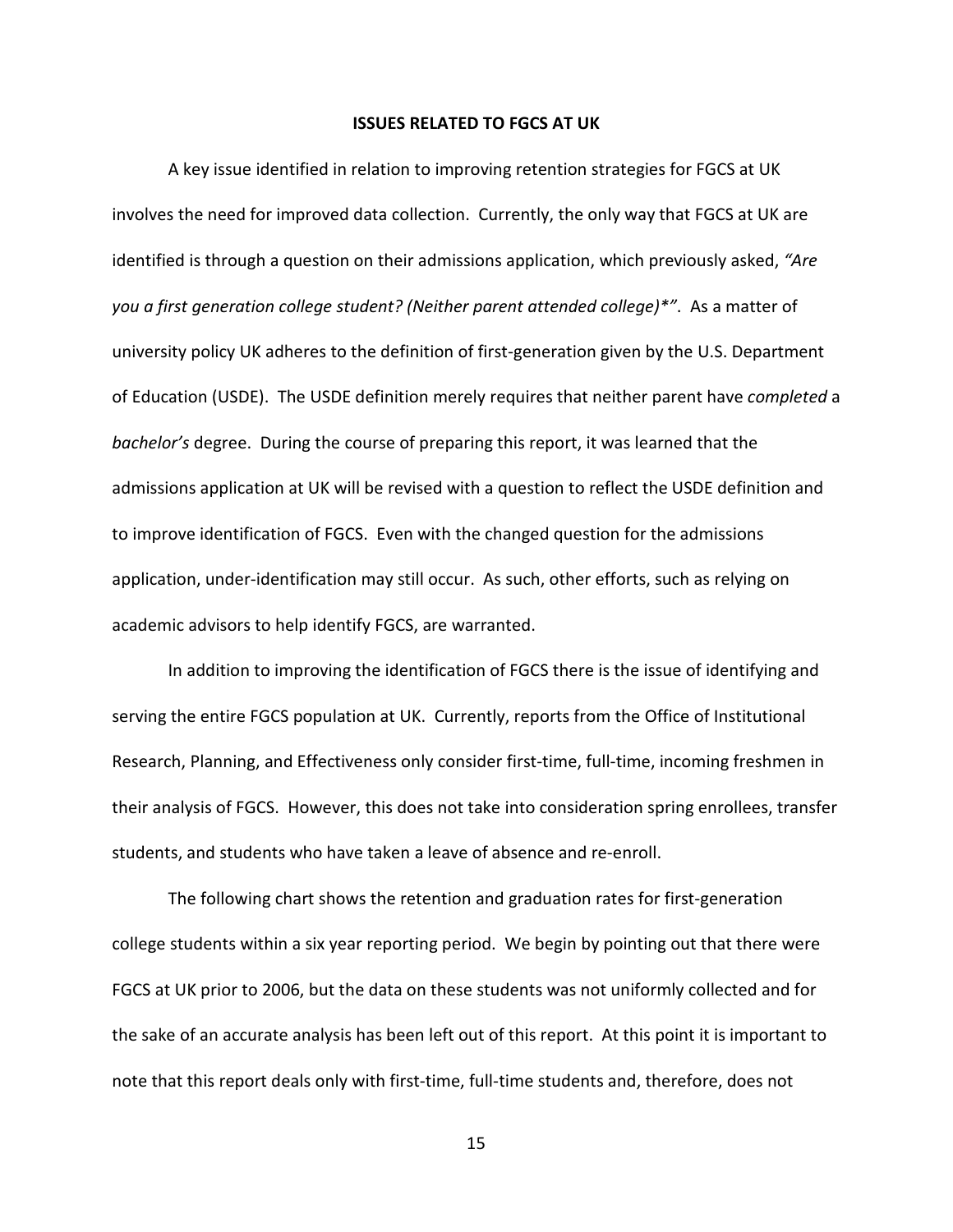include spring semester enrollees, transfer students, or part-time students. Also, as discussed

previously, FGCS status is self-reported and so it is likely that the disparity in retention and

graduation rates are even greater than presented here.

# *UNIVERSITY OF KENTUCKY OFFICE OF INSTITUTIONAL RESEARCH REPORT ON PERFORMANCE OF FIRST-YEAR, FULL-TIME STUDENTS AS OF FEBRUARY 1, 2011 \*GRADUATION RATES FOR THE FALL 2004 AND 2006 COHORTS ARE PRELIMINARY*

|               |                                   | <b>FIRST FALL</b><br><b>ENROLLMENT</b> | <b>FIRST FALL TO</b><br><b>FIRST SPRING</b><br><b>RETENTION</b> |       | <b>FIRST FALL TO</b><br><b>SECOND FALL</b><br><b>RETENTION</b> |       | <b>FIRST FALL TO</b><br><b>THIRD FALL</b><br><b>RETENTION</b> |       | <b>FOUR YEAR</b><br><b>DEGREE</b><br><b>COMPLETION</b> |       | <b>SIX YEAR</b><br><b>DEGREE</b><br><b>COMPLETION</b> |   | <b>HS</b><br><b>GPA</b> | <b>ACT</b><br><b>COMP</b>  | <b>FIRST</b><br><b>FALL</b><br>UK<br><b>GPA</b> | <b>FIRST</b><br><b>YEAR</b><br><b>UK</b><br><b>GPA</b> |
|---------------|-----------------------------------|----------------------------------------|-----------------------------------------------------------------|-------|----------------------------------------------------------------|-------|---------------------------------------------------------------|-------|--------------------------------------------------------|-------|-------------------------------------------------------|---|-------------------------|----------------------------|-------------------------------------------------|--------------------------------------------------------|
| <b>COHORT</b> | <b>FIRST</b><br><b>GENERATION</b> | N                                      | N                                                               | %     | <b>N</b>                                                       | %     | <b>N</b>                                                      | %     | N                                                      | %     | N                                                     | % |                         | <b>MEAN MEAN MEAN MEAN</b> |                                                 |                                                        |
| 2006          | <b>NO</b>                         | 3396                                   | 3073                                                            | 90.49 | 2650                                                           | 78.03 | 2389                                                          | 70.35 | 990                                                    | 29.15 |                                                       |   | 3.48                    | 24.20                      | 2.7                                             | 2.6                                                    |
|               | <b>YES</b>                        | 722                                    | 613                                                             | 84.90 | 495                                                            | 68.56 | 426                                                           | 59.00 | 148                                                    | 20.50 |                                                       |   | 3.46                    | 23.13                      | 2.4                                             | 2.4                                                    |
| 2007          | <b>NO</b>                         | 3210                                   | 2964                                                            | 92.34 | 2642                                                           | 82.31 | 2357                                                          | 73.43 |                                                        |       |                                                       |   | 3.49                    | 24.52                      | 2.8                                             | 2.8                                                    |
|               | <b>YES</b>                        | 625                                    | 544                                                             | 87.04 | 462                                                            | 73.92 | 371                                                           | 59.36 |                                                        |       |                                                       |   | 3.43                    | 23.26                      | 2.5                                             | 2.5                                                    |
| 2008          | <b>NO</b>                         | 3374                                   | 3136                                                            | 92.95 | 2751                                                           | 81.54 | 2449                                                          | 72.58 |                                                        |       |                                                       |   | 3.52                    | 24.59                      | 2.8                                             | 2.8                                                    |
|               | <b>YES</b>                        | 705                                    | 629                                                             | 89.22 | 524                                                            | 74.33 | 448                                                           | 63.55 |                                                        |       |                                                       |   | 3.50                    | 23.49                      | 2.6                                             | 2.6                                                    |
| 2009          | <b>NO</b>                         | 3393                                   | 3214                                                            | 94.72 | 2829                                                           | 83.38 |                                                               |       |                                                        |       |                                                       |   | 3.53                    | 24.91                      | 2.9                                             | 2.8                                                    |
|               | <b>YES</b>                        | 718                                    | 672                                                             | 93.59 | 532                                                            | 74.09 |                                                               |       |                                                        |       |                                                       |   | 3.47                    | 23.62                      | 2.6                                             | 2.6                                                    |
| 2010          | <b>NO</b>                         | 3305                                   |                                                                 |       |                                                                |       |                                                               |       |                                                        |       |                                                       |   | 3.62                    | 25.49                      | 3.0                                             |                                                        |
|               | <b>YES</b>                        | 977                                    |                                                                 |       |                                                                |       |                                                               |       |                                                        |       |                                                       |   | 3.55                    | 24.25                      | 2.6                                             |                                                        |

As the data reveal, FGCS at UK trail their continuing-generation counterparts in *every* category for *every* cohort in this report. The following are strategies that UK could consider adopting to assist in raising the retention and graduation rates of first-generation college students.

#### **RECOMMENDATIONS**

A review of research on FGCS, current practices and programs at UK, and "promising" practices at UK benchmark schools and other institutions reveals several potential strategies to improve retention and graduation efforts at UK.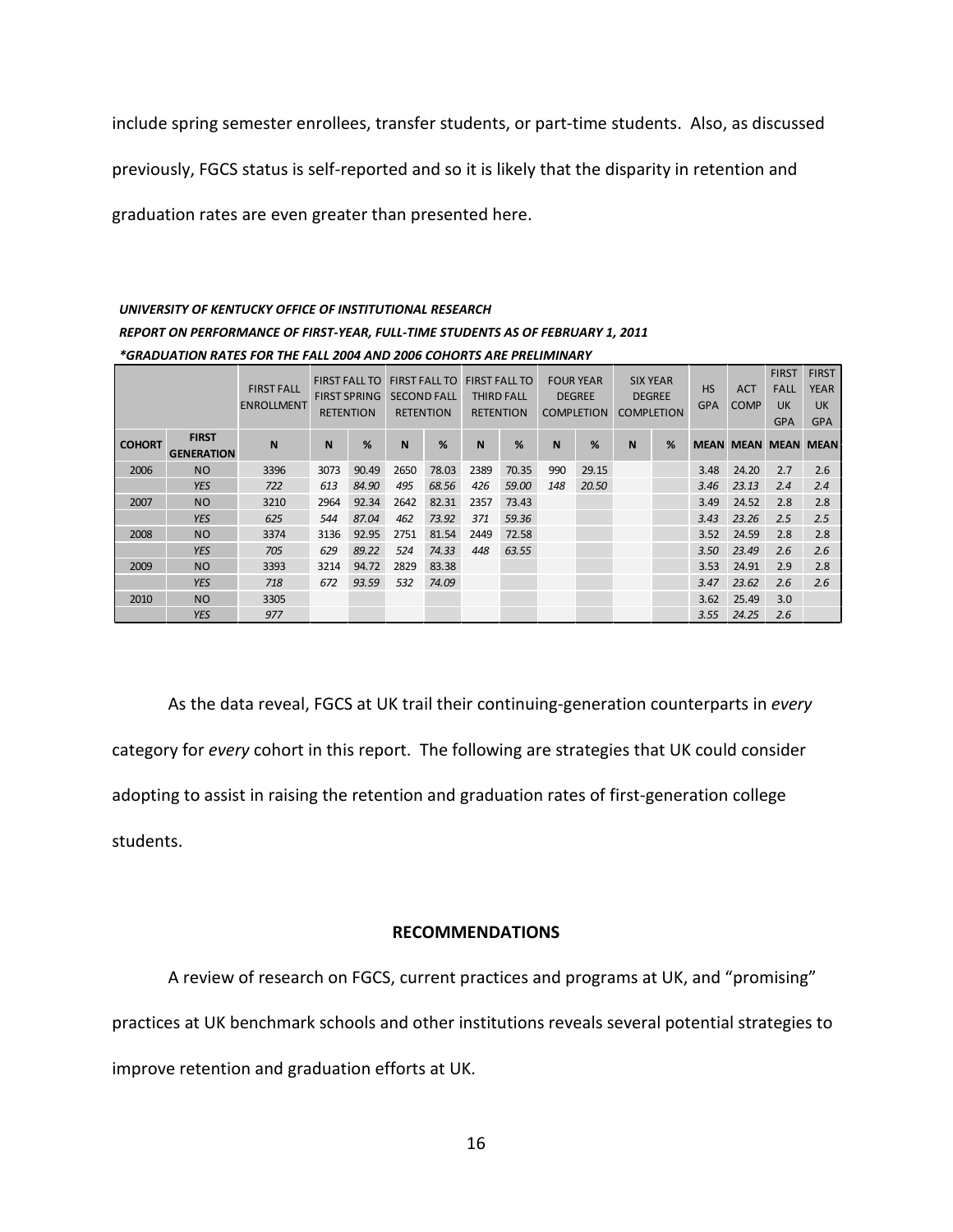To better identify and track FGCS at UK, the collection of data related to FGCS needs to be strengthened. One step, already underway, is to revise the question on the UK admissions application so that students are provided more detailed information regarding who qualifies as a first-generation student based on UK's definition of FGCS. Additionally, to compensate for under reporting that may likely occur, other mechanisms should be adopted to identify FGCS. One strategy would be to enlist the assistance of undergraduate advisors to create partnerships and collaborations across campus in an effort to help identify FGCS who may not have appropriately identified themselves on the admissions application. It is likely that as long as FGCS status is left to be completely self-reported, then the percentage of FGCS at UK will likely continue to be underreported.

Based on research and promising practices, we also recommend a centralized office or resource center that can provide a one-stop-shop for all FGCS services on campus. Currently, Robinson Scholars and First Scholars are located across the hall from each other in Funkhouser Building, while Student Support Services is located in Alumni Gym. We believe that grouping RSP, First Scholars, and SSS in the same building as The Study and other student success initiatives can only help to encourage students to use all resources available to them. In addition, placing students who are "at-risk" in proximity to other Undergraduate Education programs like the Honors Program, Discovery Seminar, Service Learning Program, and the Intercollegiate Debate Program can only help to provide a positive environment to assist in student retention and persistence.

Additionally, we recommend the expansion of K-Week into a "summer bridge" program for FGCS and seeking a grant to include the Ronald McNair Postbaccalaureate Achievement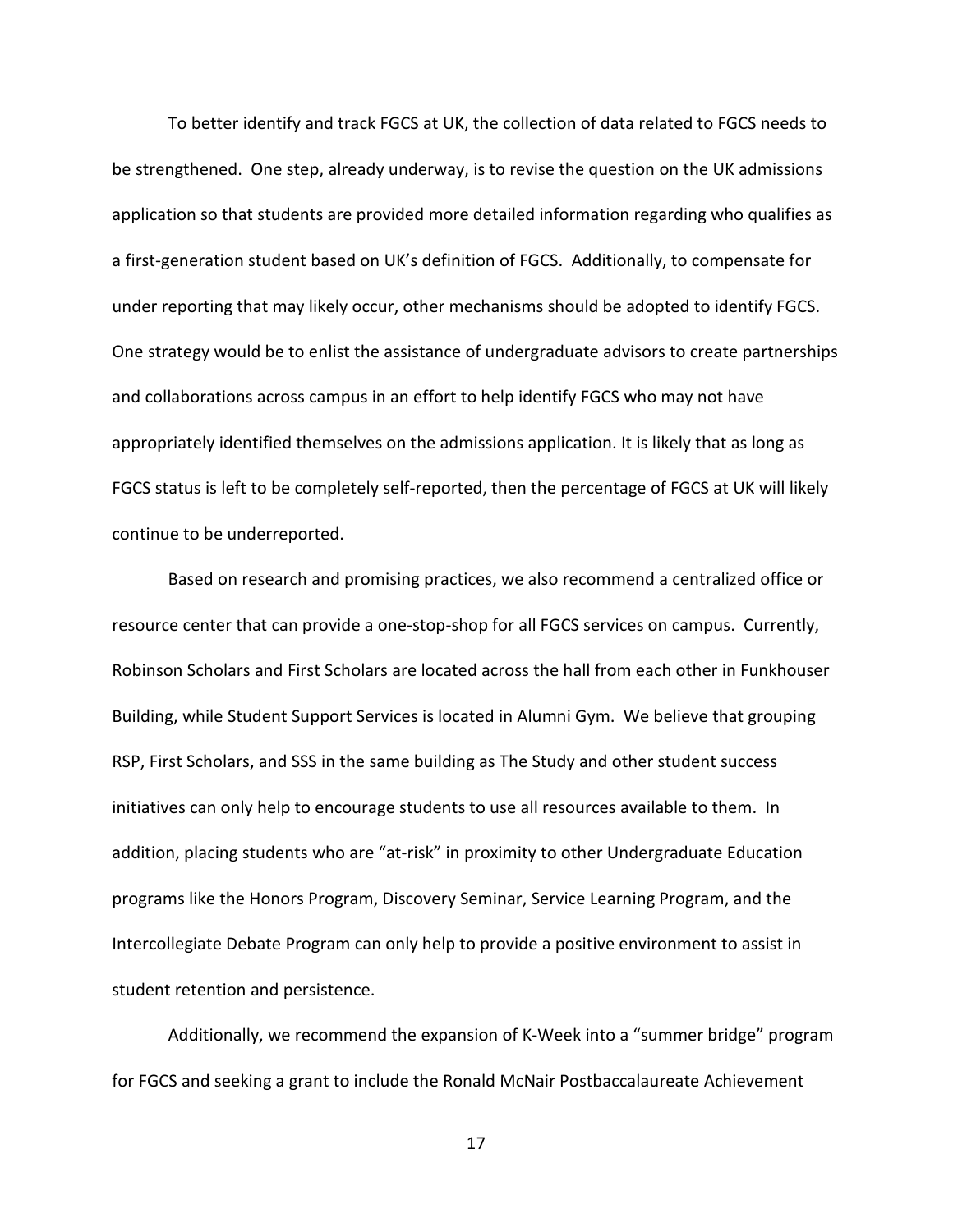Program to UK's current TRiO programming. This set of improvements would likely be a simple and cost-effective strategy to enhance FGCS retention. A summer bridge program could be specific to FGCS and provide needed institutional information at a marginal cost as well as introduce an aspect of career programming that is currently missing from the K-Week experience. The Ronald McNair Achievement Program has proven itself successful at sending program participants to graduate school, as evidenced by its 72.3% three-year graduate school enrollment rate (U.S. Department of Education, n.d.). We would also encourage current FGCS programs to initiate a stronger association with the Stuckert Career Center, as first-year seminar programs in conjunction with campus career centers have been shown to be particularly successful for FGCS (Ayala & Striplen, 2002).

In sum, FGCS remain an underserved population not only at the University of Kentucky, but nationwide as well. An examination of benchmark institutions has shown that although UK offers programs comparable in size and scope with national norms, the university is still lacking some key components necessary for the success of this portion of the student population. The recommendations offered in this report represent strategies backed by research and programs at other institutions that have improved the retention and graduations rates of FGCS.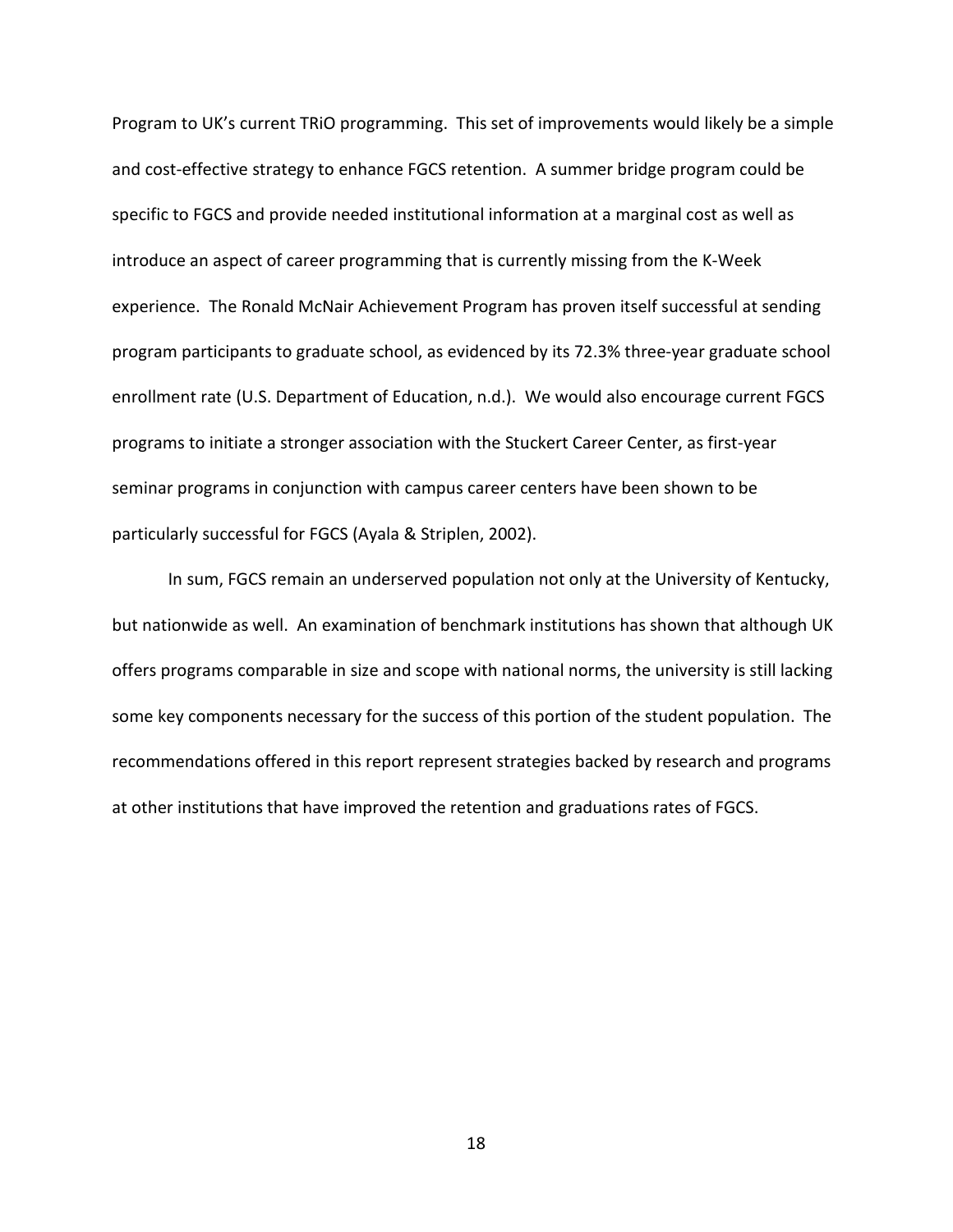#### **REFERENCES**

- Astin, A. (1984). Student involvement: A developmental theory for higher education. *Journal of College Student Development, 25,* 297-308.
- Astin, A., & Sax, L. (1998). How Undergraduates Are Affected by Service Participation. *Journal of College Student Development*, 39 (3), 251-263.
- Ayala, C., & Striplen, A. (2002). A Career Introduction Model for First-Generation College Freshman Students. ED 469 996.
- Bryan, E., Simmons, L. (2009). Family involvement: Impacts on post-secondary educational success for firstgeneration Appalachian college students. *Journal of College Student Development*. 50(4), 391-406.
- Bui, K. (2002). First-generation college students at a four-year university: Background characteristics, reasons for pursuing higher education, and first-year experiences. *College Student Journal*. 36(1), 3-11.
- Chen, X., & Carroll, D. (2005). First generation Students in Postsecondary Education. A look at their College Transcripts. Postsecondary Education Descriptive Analysis Report (NCES 2005171). Washington, DC: U.S. Department of Education, National Center for Education Statistics.
- Choy, S. (2001). Essay: Students Whose Parents Did Not Go To College: Postsecondary access, persistence, and attainment. In J. Wirt, et al. (Eds.), *The condition of education 2001*(pp. XVIII-XLIII). Washington, DC: National Center for Education Statistics, U.S. Government Printing Office.
- Cuseo, J. (1991). *The Freshman Orientation Seminar: A Research-Based Rationale for Its Value, Delivery, and Content*. (Monograph No. 4). Columbia, SC: National Resource Center for The Freshman Year Experience, University of South Carolina.
- Engle, J., Bermeo, A., & O'Brien, C. (2006). *Straight from the Source: What Works for First-Generation College Students*. Washington, DC: Pell Institute for the Study of Opportunity in Education.
- Engle, J., & Tinto, V. (2008). *Moving Beyond Access: College Success for Low-Income, First-Generation Students*. Washington, DC: The Pell Institute for the Study of Opportunity in Education.
- Good, J., Halpin, G., & Halpin, G. (2000). A Promising Prospect for Minority Retention: Students Becoming Peer Mentors. *Journal of Negro Education*, 69, 375-383.
- Habley, W., & McClanahan, R. (2004). *What Works in Student Retention*. Iowa City, IA: ACT, Inc.
- Higher Education Act. (2008). 20 U.S.C. § 1070a-11(h)(3). The Higher Education Act was re-authorized and amended with the 2008 Higher Education Opportunity Act (Public Law 110-315), which included a definition for FGCS.
- Inkelas, K., Daver, Z., Vogt, K., & Leonard, J. (2006). Living-Learning Programs and First-Generation college students' academic and social transition to college. *Research in Higher Education*, 48, 403-434.
- Ishitani, T. (2006). Studying attrition and degree completion behavior among first-generation college students in the United States. *Journal of Higher Education*. 77(5), 861-885.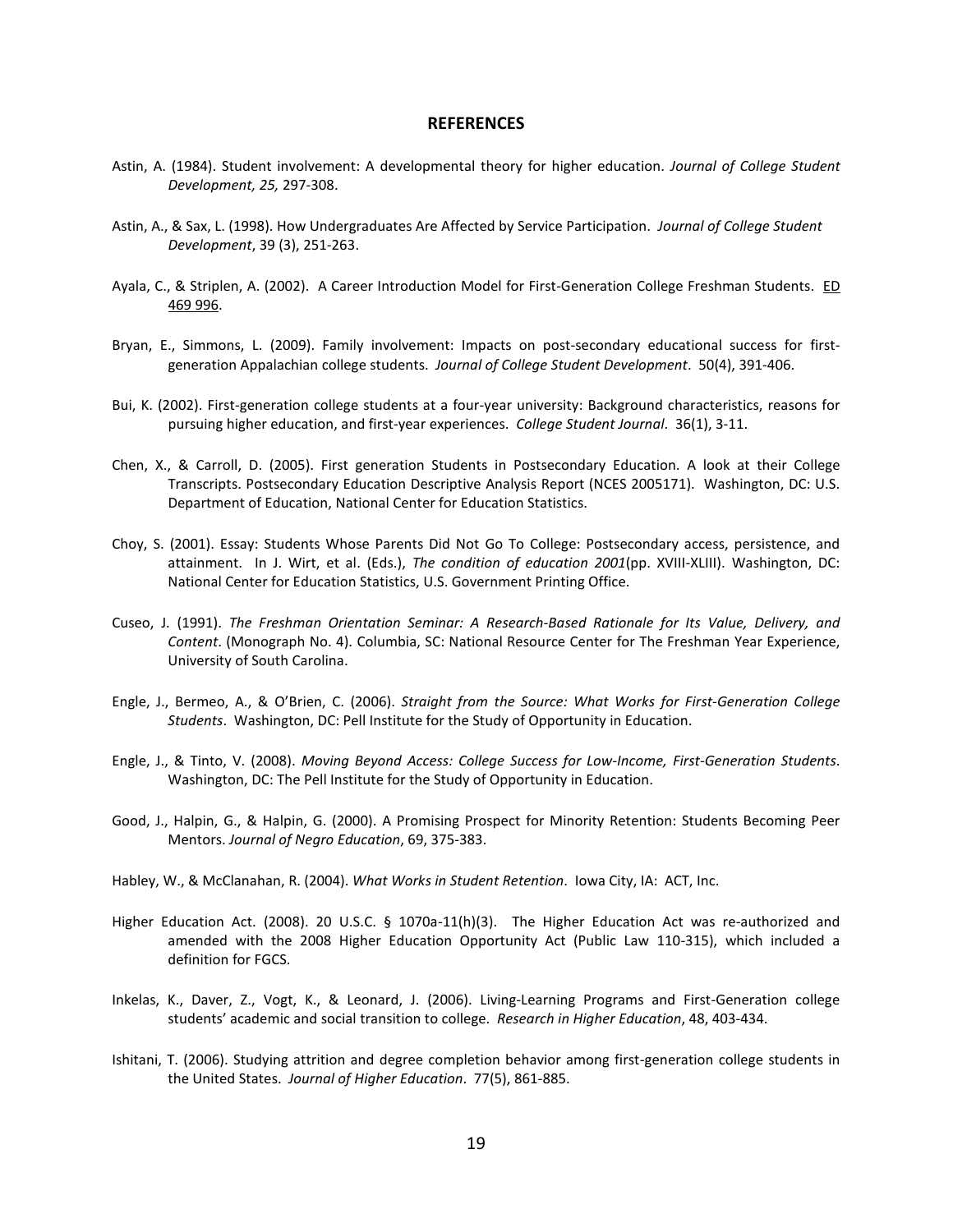- Jenkins, A. L., Miyazaki, Y., & Janosik, S. M. (2009). Predictors that Distinguish First generation College Students from Non-First Generation College Students. *Journal of Multicultural, Gender and Minority Studies.* 3 (1), 1-9.
- London, H. (1989). Breaking Away: A Study of First Generation College Students and their Families. *American Journal of Education*, 97 (2), 144-170.
- Longwell-Grice, R., & Longwell-Grice, H. (2008). Testing Tinto: How do retention theories work for first-generation, working-class students? *Journal of College Student Retention*, 9, 407-420.
- Nunez, A., & Cuccaro-Alamin, S. (1998). First generation students: Undergraduates whose parents never enrolled in postsecondary education (NCES 98082). Washington, DC: U.S. Department of Education, National Center for Education Statistics.
- McCurrie, Matthew. (2009). Measuring Success in Summer Bridge Programs: Retention Efforts and Basic Writing. *Journal of Basic Writing*, 28, 28-49.
- Pascarella, E., Pierson, C., Wolniak, G., & Terenzini, P. (2004). First-Generation College Students. *Journal of Higher Education*, 75, 249-284.
- Pike, G., Kuh, G. (2005). First- and second-generation college students: A comparison of their engagement and intellectual development. *Journal of Higher Education*. 76(3), 276-300.
- Reid, M., & Moore, J. (2010). College Readiness and Academic Preparation for Postsecondary Education: Oral Histories of First-Generation Urban College Students. *Urban Education*, 43, 240-261.
- Sanchez-Leguelinel, C. (2008). Supporting 'Slumping Sophomores: Programmatic Peer Initiatives Designed to Enhance Retention in the Crucial Second Year of College. *College Student Journal*, 42, 637-646.
- Santa Rita, E., & Bacote, J. (1996). The Benefits of College Discovery Prefreshman Summer Programs for Minority and Low Income Students. ED 394 536.
- Schambach, T, & Dirks, J. (2002). Student Perceptions of the Internship Experience. ED 481 733.
- Schuh, J. (2005). Finances and Retention: Trends and Potential Implications. In A. Seidman (Ed.) College Student Retention (277-294). Westport, CT: American Council on Education and Praeger Publishers.
- Stassen, M. (2003). Student Outcomes: The impact of varying living-learning community models. *Research in Higher Education*, 44, 581-613.
- Stokes, D., Gonzalez, M., Rowe, D., Romero, D., Adams, M., Lyons, S., & Rayfield, G. (1988). Multicultural Peer Counseling: A Developmental perspective and rationale. *Journal of Counseling and Development*, 67, 55- 56.
- Swail, W., & Perna, L. (2002). Pre-College Outreach Programs. In Tierney, W. & Hagedorn, L. (Eds.), *Increasing Access to College: Extending Possibilities for All Students* (15-34). Albany, NY: State University of New York Press.
- Swanson, D. (2006). *Creating a Culture of 'Engagement" with Academic Advising: Challenges and Opportunities for Today's Higher Education Institutions*. Paper presented at Western Social Science Association convention (Phoenix, Arizona April 21, 2006)